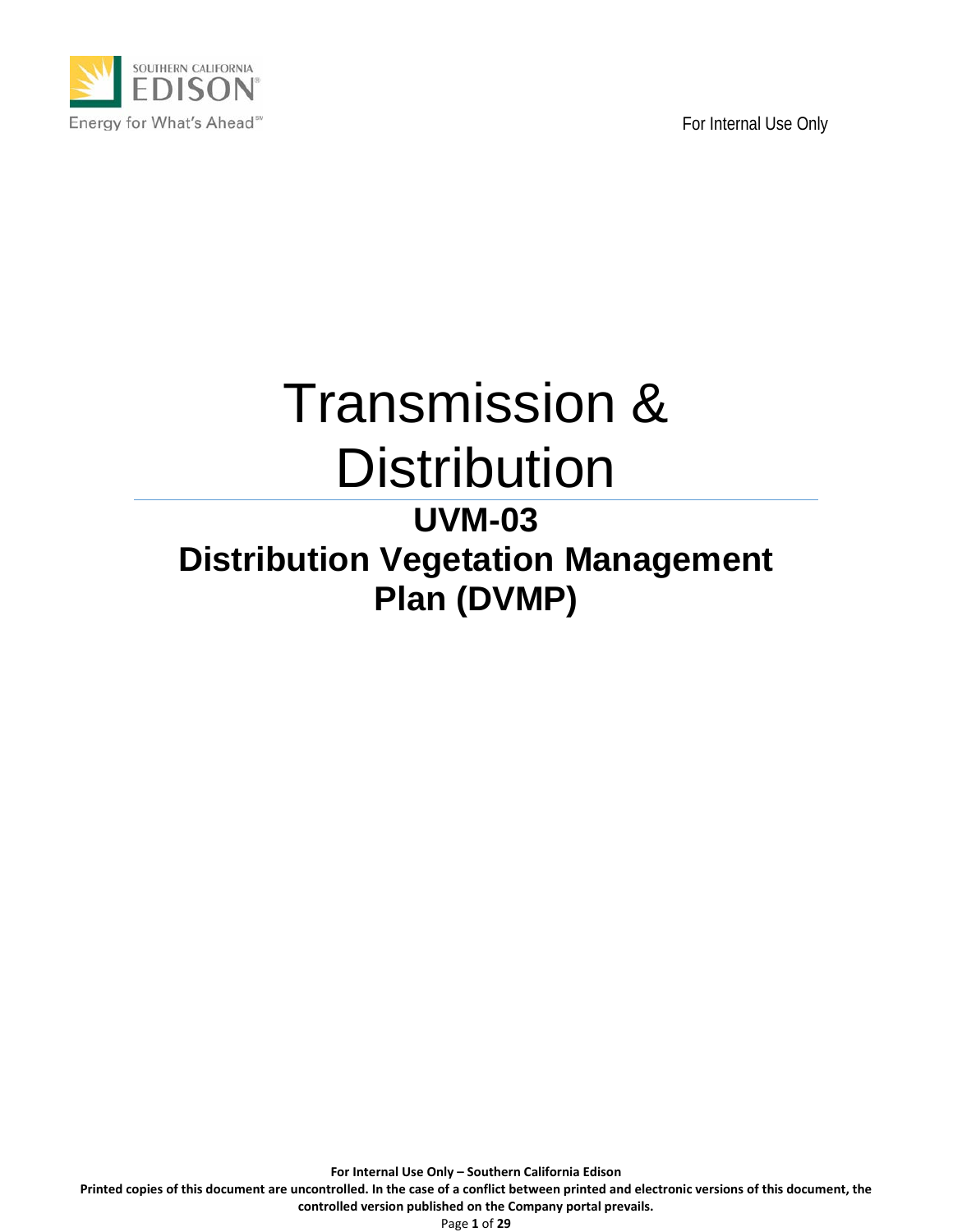| <b>SCE</b>                                     | Legal,                        | Transmission & Distribution                     |             | Doc. No. | $UVM-03$ |                                      |                     |  |
|------------------------------------------------|-------------------------------|-------------------------------------------------|-------------|----------|----------|--------------------------------------|---------------------|--|
|                                                | Regulatory, and<br>Compliance | <b>Utility Vegetation Management</b><br>Program | Methodology | Version  |          |                                      | SOUTHERN CALIFORNIA |  |
| <b>Effective Date</b><br>1/31/2019             |                               |                                                 |             |          |          | <b>EDISON</b>                        |                     |  |
| Supersedes   V1                                |                               |                                                 |             |          |          | Energy for What's Ahead <sup>®</sup> |                     |  |
| Distribution Vegetation Management Plan (DVMP) |                               |                                                 |             |          |          |                                      |                     |  |

### **Table of Contents**

| 1            |                                                                                         |  |
|--------------|-----------------------------------------------------------------------------------------|--|
|              |                                                                                         |  |
|              |                                                                                         |  |
| $\mathbf{2}$ |                                                                                         |  |
|              |                                                                                         |  |
|              |                                                                                         |  |
| 3            |                                                                                         |  |
| 4            |                                                                                         |  |
|              | 4.1                                                                                     |  |
|              | 4.1.1                                                                                   |  |
|              | 4.1.2                                                                                   |  |
|              | Title 14, California Code Regulations (CCR) Section § 1254 - Minimum Clearance<br>4.1.3 |  |
|              | 4.1.4                                                                                   |  |
| 5            |                                                                                         |  |
|              |                                                                                         |  |
|              |                                                                                         |  |
|              |                                                                                         |  |
|              |                                                                                         |  |
|              |                                                                                         |  |
| 6            |                                                                                         |  |
|              |                                                                                         |  |
|              |                                                                                         |  |
|              |                                                                                         |  |
|              |                                                                                         |  |
|              |                                                                                         |  |
|              |                                                                                         |  |
|              |                                                                                         |  |
|              |                                                                                         |  |
|              |                                                                                         |  |

For Internal Use Only - Southern California Edison

Printed copies of this document are uncontrolled. In the case of a conflict between printed and electronic versions of this document, the controlled version published on the Company portal prevails.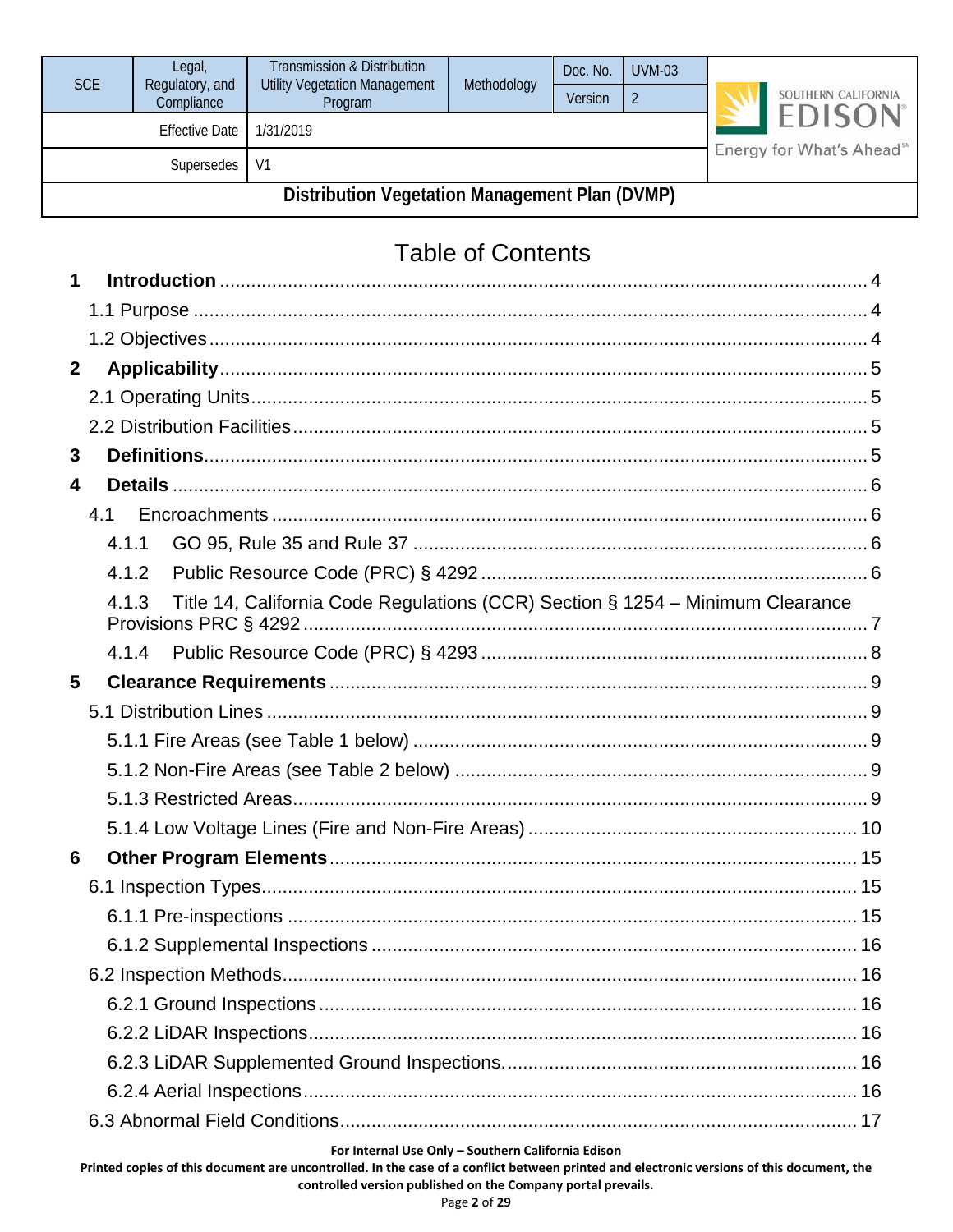| <b>SCE</b>                                     | Transmission & Distribution<br>Legal,<br><b>Utility Vegetation Management</b><br>Regulatory, and |                | Methodology | Doc. No. | <b>UVM-03</b> |                                                       |                     |  |
|------------------------------------------------|--------------------------------------------------------------------------------------------------|----------------|-------------|----------|---------------|-------------------------------------------------------|---------------------|--|
|                                                | Compliance                                                                                       | <b>Program</b> |             | Version  |               |                                                       | SOUTHERN CALIFORNIA |  |
|                                                | <b>Effective Date</b>                                                                            | 1/31/2019      |             |          |               | <b>EDISON</b><br>Energy for What's Ahead <sup>®</sup> |                     |  |
| Supersedes   V1                                |                                                                                                  |                |             |          |               |                                                       |                     |  |
| Distribution Vegetation Management Plan (DVMP) |                                                                                                  |                |             |          |               |                                                       |                     |  |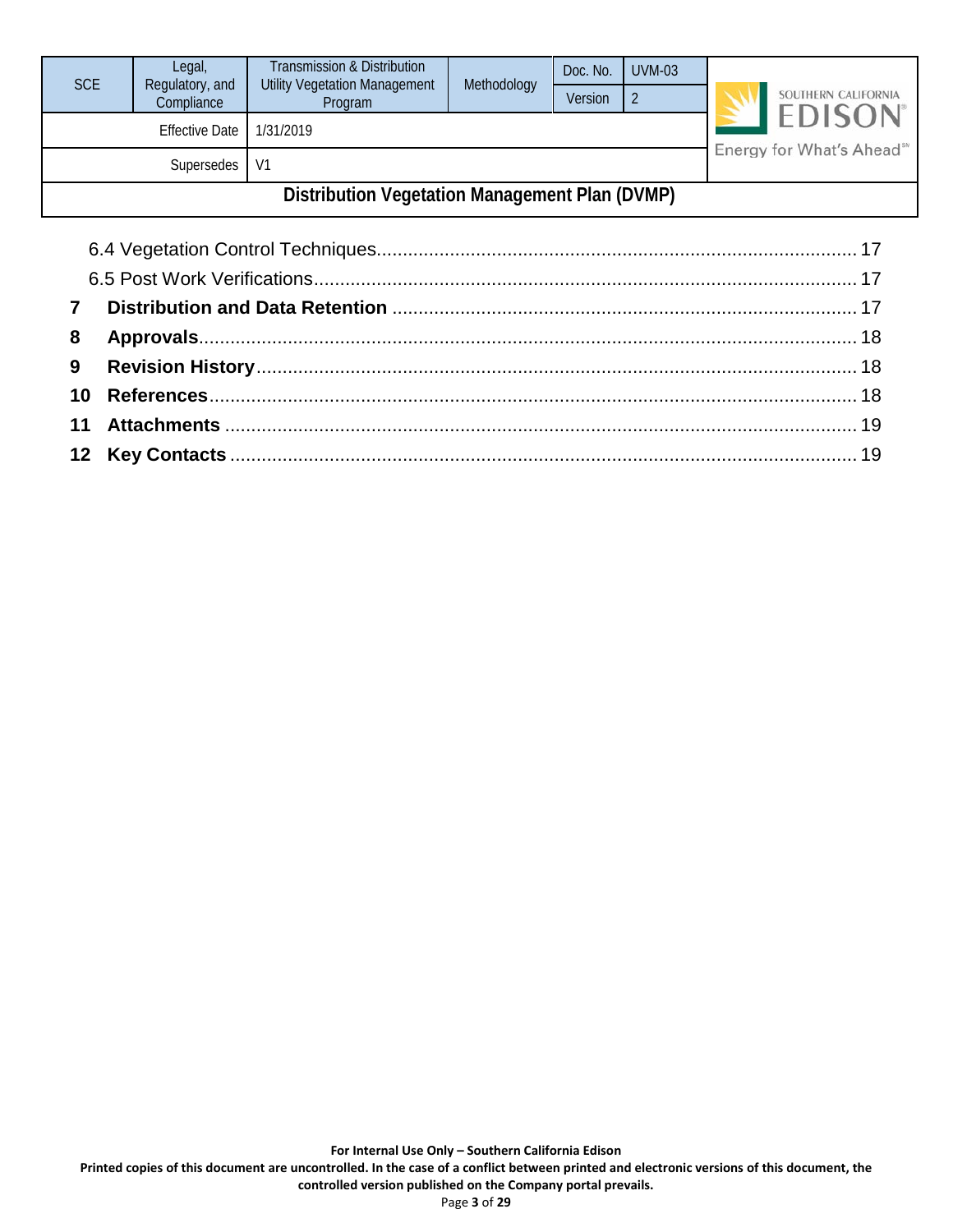| <b>SCE</b>                                     | Legal,<br>Regulatory, and | Transmission & Distribution<br><b>Utility Vegetation Management</b> | Methodology | Doc. No. | <b>UVM-03</b> |                                      |                     |  |
|------------------------------------------------|---------------------------|---------------------------------------------------------------------|-------------|----------|---------------|--------------------------------------|---------------------|--|
|                                                | Compliance                | Program                                                             |             | Version  |               |                                      | SOUTHERN CALIFORNIA |  |
| 1/31/2019<br><b>Effective Date</b>             |                           |                                                                     |             |          |               | <b>EDISON</b>                        |                     |  |
| - V1<br>Supersedes                             |                           |                                                                     |             |          |               | Energy for What's Ahead <sup>®</sup> |                     |  |
| Distribution Vegetation Management Plan (DVMP) |                           |                                                                     |             |          |               |                                      |                     |  |

#### <span id="page-3-1"></span><span id="page-3-0"></span>**1 Introduction**

#### **1.1 Purpose**

Southern California Edison (SCE) maintains a reliable electric distribution system by managing vegetation located under and adjacent to electric conductors in order to minimize the risk of encroachments into the specified clearance zones.

#### <span id="page-3-2"></span>**1.2 Objectives**

The SCE Distribution Vegetation Management Plan (DVMP) is designed to improve the reliability of SCE's distribution system and to comply with regulatory requirements established by the California Public Utilities Commission (CPUC) General Order (GO) 95, California Public Resource Codes (PRC), and Title 14 California Code of Regulations (CCR) by establishing maintenance and inspection procedures to:

- Manage vegetation to prevent vegetation encroachment into the clearance zones under normal conditions as stated in the following regulations, as applicable. During Force Majeure<sup>[1](#page-3-3)</sup> events it may not be possible to ensure that an encroachment into the clearance zones will not occur.
	- o GO 95, Rule 35 (Case 13 and Case 14)
	- o GO 95, Rule 37
	- o PRC Section 4292
	- o PRC Section 4293
	- o CCR Sections 1250-1258
- Document the maintenance procedures and processes used to manage vegetation to prevent the encroachment into the clearances described in the regulations noted above.
- Include consideration of 1) conductor (line) dynamics 2) vegetation movement during high winds (tree dynamics), and 3) the interrelationships between vegetation growth rates, control methods and inspection frequency.
- Provide timely notification to the appropriate Vegetation Management Operations (VM) Technical Specialist (TSP) or Manager of vegetation conditions that could cause a flash-over or Fault.
- Implement corrective actions to prevent encroachments into the clearance distances described in the regulations noted above due to work constraints.

**Printed copies of this document are uncontrolled. In the case of a conflict between printed and electronic versions of this document, the controlled version published on the Company portal prevails.**

<span id="page-3-3"></span><sup>1</sup> Circumstances that are beyond a utility's control, including natural disasters such as earthquakes, fires, tornados, hurricanes, landslides, wind shear, fresh gale, major storms, ice storms, and floods; human or animal activity such as logging, animal severing tree, vehicle contact with tree, or installation, removal, or digging of vegetation. Definition is from NERC Reliability Standard FAC-003-4.  $\overline{a}$ 

**For Internal Use Only – Southern California Edison**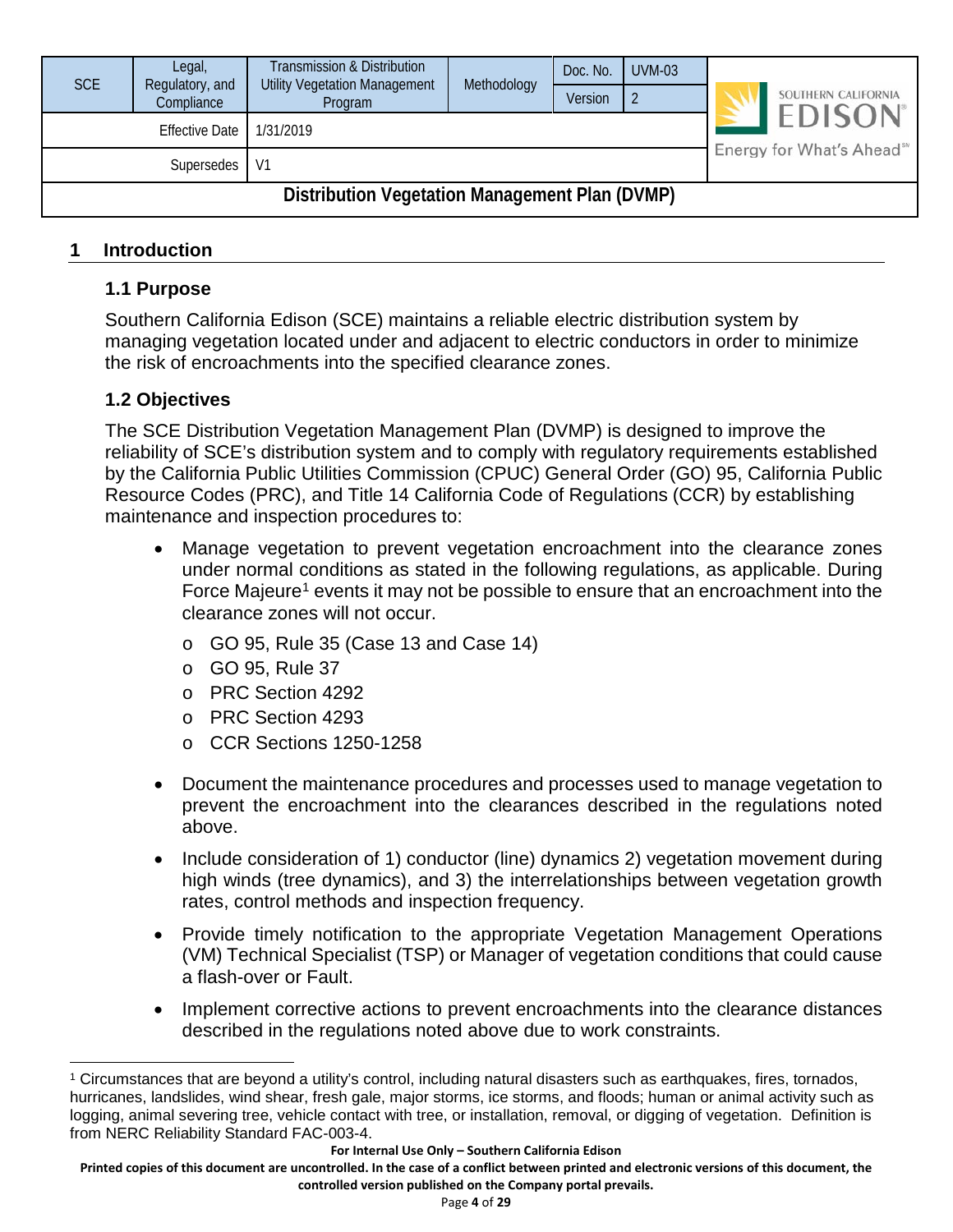| <b>SCE</b>                                     | Legal,<br>Regulatory, and | Transmission & Distribution<br><b>Utility Vegetation Management</b> |             | Doc. No. | <b>UVM-03</b> |  | SOUTHERN CALIFORNIA                  |  |
|------------------------------------------------|---------------------------|---------------------------------------------------------------------|-------------|----------|---------------|--|--------------------------------------|--|
|                                                | Compliance                | <b>Program</b>                                                      | Methodology | Version  |               |  |                                      |  |
| <b>Effective Date</b><br>1/31/2019             |                           |                                                                     |             |          | <b>EDISON</b> |  |                                      |  |
| Supersedes   V1                                |                           |                                                                     |             |          |               |  | Energy for What's Ahead <sup>®</sup> |  |
| Distribution Vegetation Management Plan (DVMP) |                           |                                                                     |             |          |               |  |                                      |  |

- Inspect vegetation conditions annually or more frequently, as needed.
- Complete the annual work needed to prevent encroachments into the clearance distances described in the regulations noted above.

#### <span id="page-4-1"></span><span id="page-4-0"></span>**2 Applicability**

#### **2.1 Operating Units**

This document is applicable to the OUs impacted by the Energy Regulatory Compliance Program (ERCP) Compliance Requirements related to Vegetation Management, including but are not limited to:

- Transmission & Distribution (Distribution)
- Generation

#### <span id="page-4-2"></span>**2.2 Distribution Facilities**

Distribution lines and equipment that are operated at 2.4 kV to 69 kV with the exception of those lines that are part of the defined Bulk Electric System or are an element of a Major Western Electricity Coordinating Council (WECC) Transfer Path or an element of an Interconnection Reliability Operating Limit (IROL)[2](#page-4-4), which are managed according to SCE's Transmission Vegetation Management Plan (TVMP).

#### <span id="page-4-3"></span>**3 Definitions**

 $\overline{a}$ 

Refer to the NERC Glossary of Terms, the E&C Shared Services Glossary of Terms (ECSS-02), and the UVM Glossary of Terms (UVM-20) for any capitalized terms used in this document.

**Printed copies of this document are uncontrolled. In the case of a conflict between printed and electronic versions of this document, the** 

<span id="page-4-4"></span><sup>&</sup>lt;sup>2</sup> Major WECC Transfer Paths and IROLs are managed as described in SCE's Transmission Vegetation Management Plan (TVMP)

**For Internal Use Only – Southern California Edison**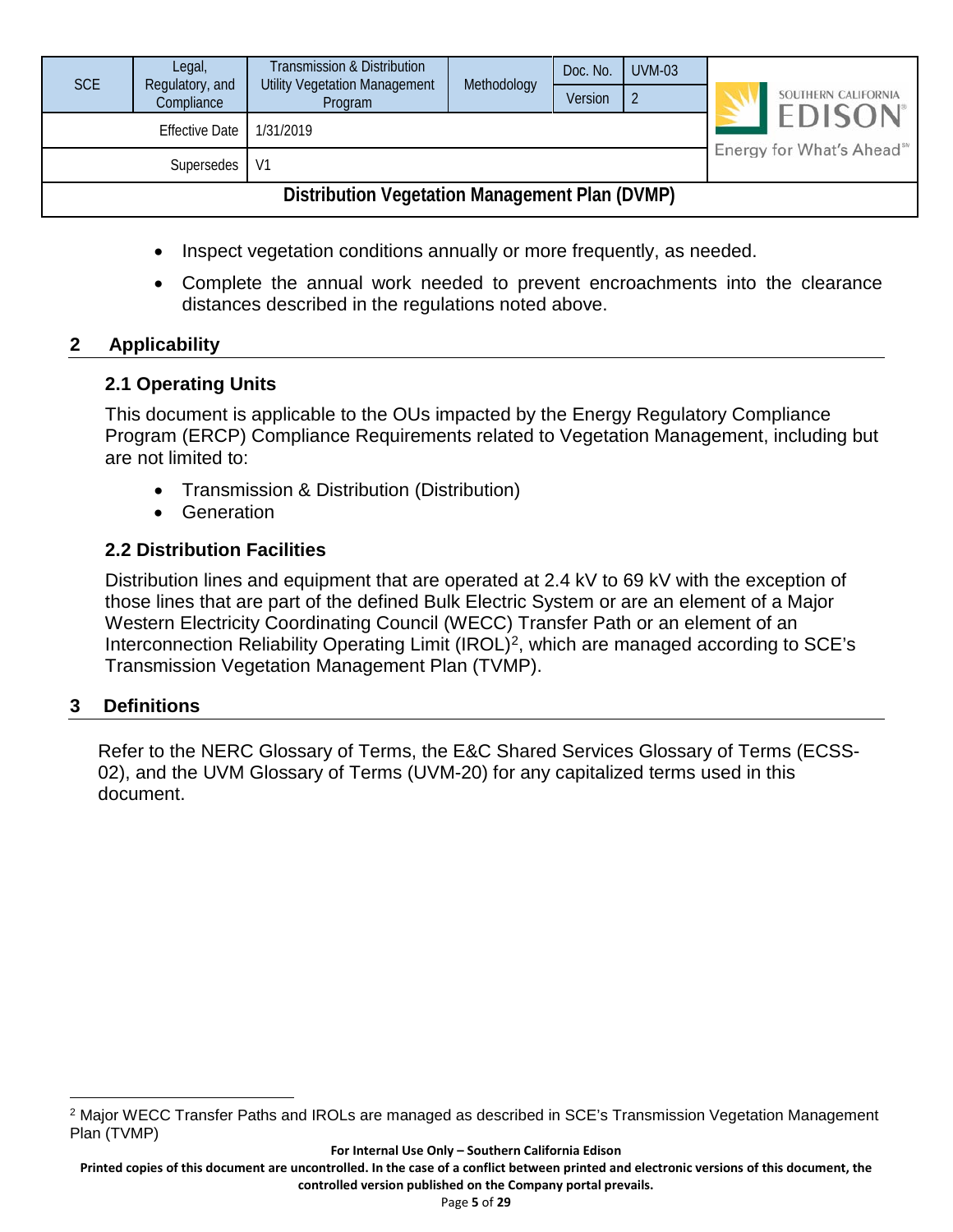| <b>SCE</b>                                     | Legal,     | Transmission & Distribution<br><b>Utility Vegetation Management</b><br>Regulatory, and | Methodology | Doc. No. | <b>UVM-03</b> |  |                                            |  |
|------------------------------------------------|------------|----------------------------------------------------------------------------------------|-------------|----------|---------------|--|--------------------------------------------|--|
|                                                | Compliance | Program                                                                                |             | Version  |               |  | SOUTHERN CALIFORNIA                        |  |
| <b>Effective Date</b><br>1/31/2019             |            |                                                                                        |             |          |               |  | <b>EDISON</b><br>Energy for What's Ahead*" |  |
| Supersedes   V1                                |            |                                                                                        |             |          |               |  |                                            |  |
| Distribution Vegetation Management Plan (DVMP) |            |                                                                                        |             |          |               |  |                                            |  |

#### <span id="page-5-0"></span>**4 Details**

#### <span id="page-5-1"></span>**4.1Encroachments**

#### 4.1.1 GO 95, Rule 35 and Rule 37

<span id="page-5-2"></span>Where overhead conductors traverse trees and vegetation, safety and reliability of service demand that certain vegetation management activities are to be performed to establish and maintain necessary and reasonable clearances. Minimum clearances are established in Cases 13 and 14 of Rule 35.

- For distribution lines and equipment located in Non-fire areas, GO 95, Rule 35 (Case 13) applies.
- For distribution lines and equipment located in Extreme (Tier 3) and Very High (Tier 2) fire areas, GO 95, Rule 35 (Case 14) applies.

#### Strategy and Supporting Documentation

In order to prevent an encroachment into the Regulation Clearance Distance (RCD) described in Table 1 and Table 2 below, SCE or its approved contractor will inspect and manage all vegetation under and adjacent to its applicable lines operating under normal conditions. During the inspection and completion of work, movement of the line conductors, movement of the vegetation, and vegetation growth shall be taken into consideration.

Confirmation that SCE or its approved contractor managed vegetation to prevent encroachments into the RCD will include:

- Attachment A: Utility Vegetation Management (UVM) Inspection Report
- Attachment B: UVM Post Work Verification Report
- UVM Annual Work Plan

Vegetation inspections and maintenance should be completed annually or more often as deemed necessary. SCE or its approved contractor will verify the completion of annual vegetation maintenance.

#### 4.1.2 Public Resource Code (PRC) § 4292

<span id="page-5-3"></span>Any person that owns, controls, operates, or maintains any electrical transmission or distribution line upon any mountainous land, or forest covered land, brush-covered land, or grass-covered land shall, during such times and in such areas as are determined to be necessary by the director or the agency which has primary responsibility for fire protection of such areas, maintain around and adjacent to any pole or tower which supports a switch, fuse, transformer, lightning

#### **For Internal Use Only – Southern California Edison**

**Printed copies of this document are uncontrolled. In the case of a conflict between printed and electronic versions of this document, the controlled version published on the Company portal prevails.**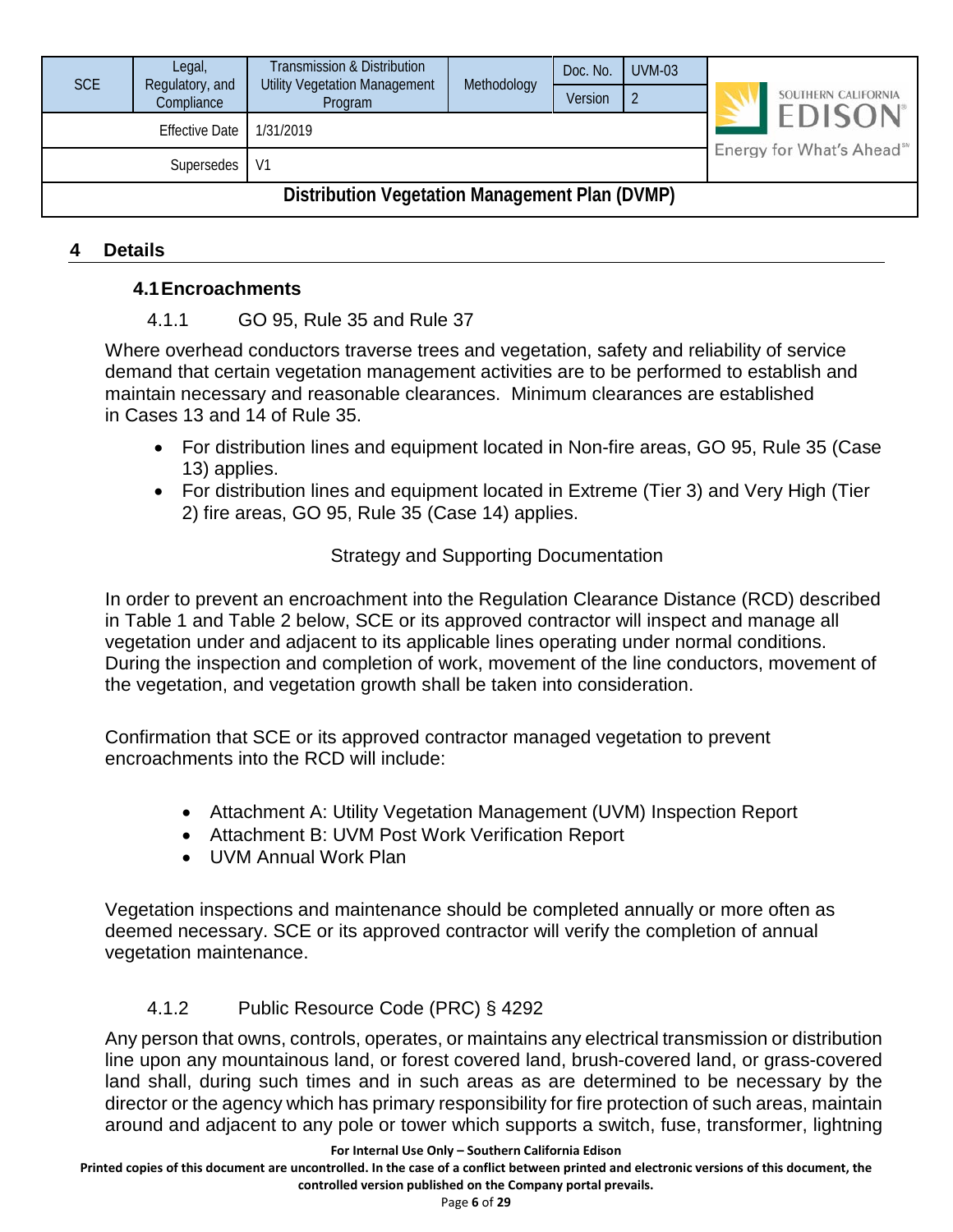| <b>SCE</b>                                     | Legal,<br>Regulatory, and<br>Compliance | Transmission & Distribution<br><b>Utility Vegetation Management</b><br>Program | Methodology | Doc. No.<br>Version | <b>UVM-03</b> |                           | SOUTHERN CALIFORNIA |  |
|------------------------------------------------|-----------------------------------------|--------------------------------------------------------------------------------|-------------|---------------------|---------------|---------------------------|---------------------|--|
|                                                |                                         |                                                                                |             |                     |               |                           | <b>EDISON</b>       |  |
| <b>Effective Date</b><br>1/31/2019             |                                         |                                                                                |             |                     |               | Energy for What's Ahead*" |                     |  |
| - V1<br>Supersedes                             |                                         |                                                                                |             |                     |               |                           |                     |  |
| Distribution Vegetation Management Plan (DVMP) |                                         |                                                                                |             |                     |               |                           |                     |  |

arrester, line junction, or dead end or corner pole, a firebreak which consists of a clearing of not less than 10-feet in each direction from the outer circumference of such pole or tower (see Figure 2).

#### <span id="page-6-0"></span>4.1.3 Title 14, California Code Regulations (CCR) Section § 1254 – Minimum Clearance Provisions PRC § 4292

The firebreak clearances required by PRC § 4292 are applicable within an imaginary cylindrical space surrounding each pole or tower on which a switch, fuse, transformer or lightning arrester is attached and surrounding each dead-end or corner pole, unless such pole or tower is exempt from minimum clearance requirements by provisions of Title 14, CCR, § 1255 or PRC § 4296. The radius of the cylindroid is 3.1 m (10 feet) measured horizontally from the outer circumference of the specified pole or tower with height equal to the distance from the intersection of the imaginary vertical exterior surface of the cylindroid with the ground to an intersection with a horizontal plane passing through the highest point at which a conductor is attached to such pole or tower. Flammable vegetation and materials located wholly or partially within the firebreak space shall be treated as follows:

Distribution lines and equipment located in Fire areas where PRC § 4292 applies:(a) At ground level - remove flammable materials, including but not limited to, ground litter, duff and dead or desiccated vegetation that will allow fire to spread, and;

(b) From 0 - 2.4 m (0-8 feet) above ground level remove flammable trash, debris or other materials, grass, herbaceous and brush vegetation. All limbs and foliage of living trees shall be removed up to a height of 2.4 m (8 feet).

(c) From 2.4 m (8 feet) to horizontal plane of highest point of conductor attachment remove dead, diseased or dying limbs and foliage from living sound trees and any dead, diseased or dying trees in their entirety.

#### Strategy and Supporting Documentation

In order to prevent vegetation growth and maintain a firebreak at the base of poles that support non-exempt equipment, SCE or its approved contractor will inspect and manage vegetation at the base of poles, in accordance with PRC 4292 where feasible and permissible. In Tier 2 and Tier 3, SCE or its approved contractor will clear the base of exempt poles or apply a fire retardant to the base of the pole in a 10 foot radius.

Confirmation that SCE or its approved contractor managed vegetation to prevent vegetation growth at the base of poles that support non-exempt equipment shall include:

• Attachment A: Utility Vegetation Management (UVM) Inspection Report

**For Internal Use Only – Southern California Edison**

**Printed copies of this document are uncontrolled. In the case of a conflict between printed and electronic versions of this document, the**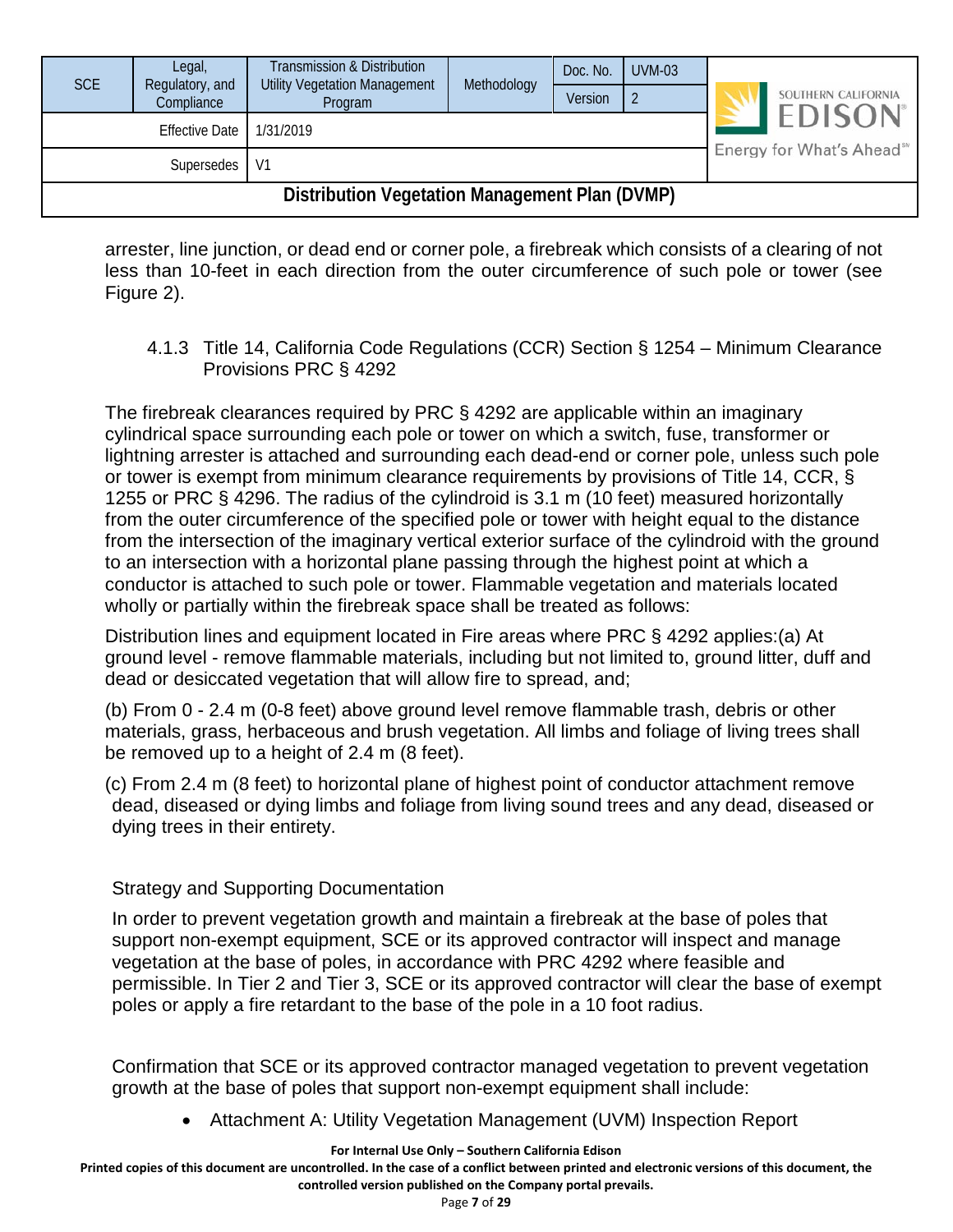| <b>SCE</b>                         | Legal,<br>Regulatory, and                      | Transmission & Distribution<br><b>Utility Vegetation Management</b> |             | Doc. No. | $UVM-03$ |                                      |  |  |  |
|------------------------------------|------------------------------------------------|---------------------------------------------------------------------|-------------|----------|----------|--------------------------------------|--|--|--|
|                                    | Compliance                                     | Program                                                             | Methodology | Version  |          | SOUTHERN CALIFORNIA<br><b>EDISON</b> |  |  |  |
| 1/31/2019<br><b>Effective Date</b> |                                                |                                                                     |             |          |          |                                      |  |  |  |
|                                    | Supersedes                                     | Energy for What's Ahead <sup>®</sup>                                |             |          |          |                                      |  |  |  |
|                                    | Distribution Vegetation Management Plan (DVMP) |                                                                     |             |          |          |                                      |  |  |  |

- Attachment B: UVM Post Work Verification Report
- UVM Annual Work Plan

Vegetation inspections and maintenance should be completed annually or more often as deemed necessary. SCE or its approved contractor will verify the completion of annual vegetation maintenance.

Maintenance work will be reviewed in accordance with the requirements established in Procedure UVM-07, "Post Work Verification and UVM Program Oversight" to provide reasonable assurance the work is completed in accordance with the work specification.

#### 4.1.4 Public Resource Code (PRC) § 4293

<span id="page-7-0"></span>Any person that owns, controls, operates, or maintains any electrical transmission or distribution line upon any mountainous land, or in forest-covered land, brush-covered land, or grass-covered land shall, during such times and in such areas as are determined to be necessary by the director or the agency which has primary responsibility for the fire protection of such areas, maintain a clearance of the respective distances in all directions between all vegetation and all conductors which are carrying electric current

#### Strategy and Supporting Documentation

In order to prevent an encroachment into the RCD described in Table 1 below, SCE or its approved contractor will inspect and manage all vegetation under and adjacent to its applicable lines, as described in Section 2 above, operating under normal conditions. During the inspection and the completion of work, movement of the line conductors, movement of the vegetation, and vegetation growth shall be taken into consideration.

Confirmation that SCE or its approved contractor managed vegetation to prevent encroachments into the RCD shall include:

- Attachment A: Utility Vegetation Management (UVM) Inspection Report
- Attachment B: UVM Post Work Verification Report
- UVM Annual Work Plan

Vegetation inspections and maintenance should be completed annually or more often as deemed necessary. SCE or its approved contractor will verify the completion of annual vegetation maintenance.

#### **4.2** Maintenance Work Validation

**For Internal Use Only – Southern California Edison**

**Printed copies of this document are uncontrolled. In the case of a conflict between printed and electronic versions of this document, the**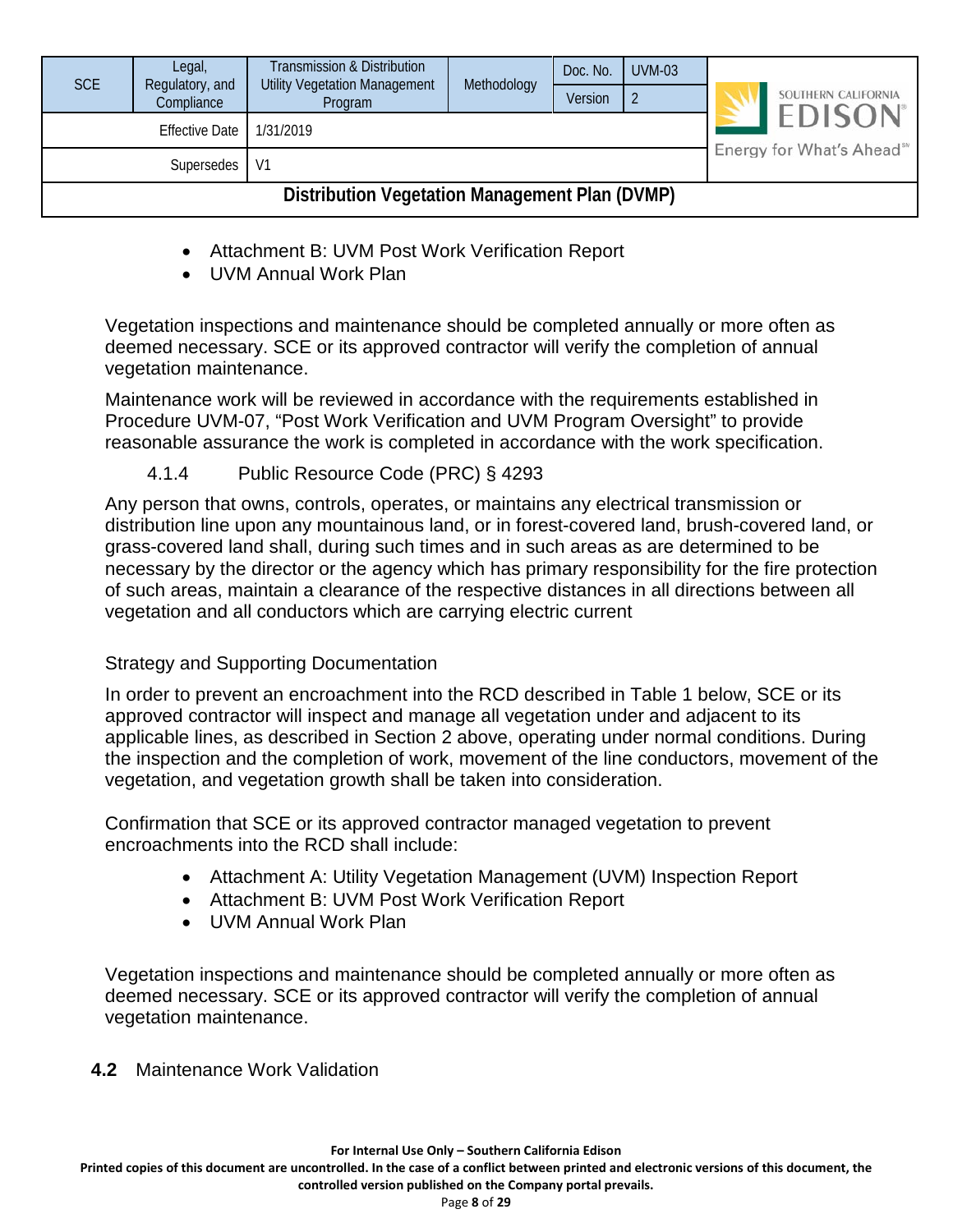| <b>SCE</b>                         | Legal,<br>Regulatory, and                      | Transmission & Distribution<br><b>Utility Vegetation Management</b> | Methodology | Doc. No. | <b>UVM-03</b> |  |                                                       |  |  |
|------------------------------------|------------------------------------------------|---------------------------------------------------------------------|-------------|----------|---------------|--|-------------------------------------------------------|--|--|
|                                    | Compliance                                     | <b>Program</b>                                                      |             | Version  |               |  | SOUTHERN CALIFORNIA                                   |  |  |
| <b>Effective Date</b><br>1/31/2019 |                                                |                                                                     |             |          |               |  | <b>EDISON</b><br>Energy for What's Ahead <sup>®</sup> |  |  |
| - V1<br>Supersedes                 |                                                |                                                                     |             |          |               |  |                                                       |  |  |
|                                    | Distribution Vegetation Management Plan (DVMP) |                                                                     |             |          |               |  |                                                       |  |  |

Maintenance work will be validated in accordance with UVM-07, "Post Work Verification and UVM Program Oversight," to provide reasonable assurance the work is completed in accordance with the work specification.

#### <span id="page-8-1"></span><span id="page-8-0"></span>**5 Clearance Requirements**

#### **5.1 Distribution Lines**

<span id="page-8-2"></span>Based on the conditions described below, the subsequent processes are to be used to establish the clearance requirements in the Encroachment Zones:

#### **5.1.1 Fire Areas (see Table 1 below)**

Applicable regulations:

- 1. PRC § 4293
- 2. GO 95, Rule 35, Case 14

Grid Resiliency Clearance Distances (GRCD) are established to mitigate fire risk and maintain compliance with PRC § 4293 and GO 95, Rule 35 requirements.

- GRCD-A and GRCD-B are to be established at time of maintenance work based on line voltage
- Trigger Clearance Distance<sup>[3](#page-8-5)</sup> (TCD) for UVM work to be initiated based on line voltage
- Compliance Clearance Distances<sup>[4](#page-8-6)</sup> (CCD) to be maintained at all times based on line voltage
- Drop-in Zone is to be cleared of all vegetation as appropriate

#### <span id="page-8-3"></span>**5.1.2 Non-Fire Areas (see Table 2 below)**

Applicable regulation:

1. GO 95, Rule 35, Case 13

GRCDs are established to maintain compliance with GO 95, Rule 35 requirements.

- GRCD-A and GRCD-B are to be established at time of maintenance work based on line voltage
- TCD for UVM work to be initiated based on line voltage CCD to be maintained at all times based on voltage

#### **5.1.3 Restricted Areas**

<span id="page-8-4"></span> $\overline{a}$ 

**Printed copies of this document are uncontrolled. In the case of a conflict between printed and electronic versions of this document, the** 

<span id="page-8-5"></span> $3$  TCD = CCD + 3-feet

<span id="page-8-6"></span> $4$  CCD = RCD x 1.5 (Safety Margin) rounded up

**For Internal Use Only – Southern California Edison**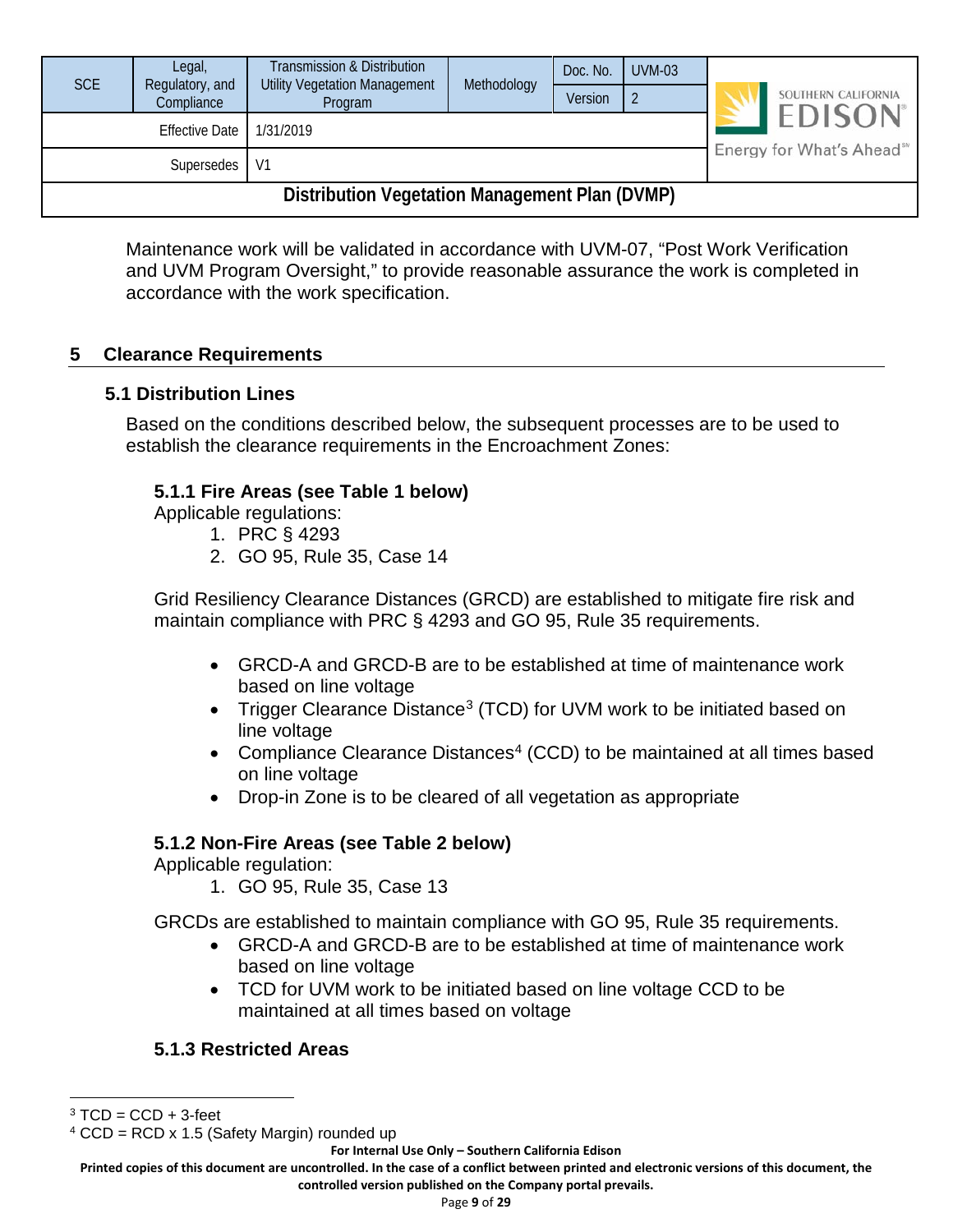| <b>SCE</b>                                     | Legal,<br>Regulatory, and | Transmission & Distribution<br><b>Utility Vegetation Management</b> |             | Doc. No. | <b>UVM-03</b> |               |                                      |  |
|------------------------------------------------|---------------------------|---------------------------------------------------------------------|-------------|----------|---------------|---------------|--------------------------------------|--|
|                                                | Compliance                | Program                                                             | Methodology | Version  |               |               | SOUTHERN CALIFORNIA                  |  |
| <b>Effective Date</b><br>1/31/2019             |                           |                                                                     |             |          |               | <b>EDISON</b> |                                      |  |
| Supersedes V1                                  |                           |                                                                     |             |          |               |               | Energy for What's Ahead <sup>®</sup> |  |
| Distribution Vegetation Management Plan (DVMP) |                           |                                                                     |             |          |               |               |                                      |  |

Certain conditions may prevent UVM clearance requirements from being achieved. Examples may include crops, orchards, environmentally sensitive areas or lack of easement rights.

- GRCD-A or GRCD-B can be modified and documented to address the specific circumstances or restrictions at each specific location
- TCD for UVM work to be initiated based on line voltage
- CCD to be maintained at all times based on voltage

#### <span id="page-9-0"></span> **5.1.4 Low Voltage Lines (Fire and Non-Fire Areas)**

Low voltage lines, 750 volts and below, are categorized as follows:

- Secondary Pole to pole
	- Aerial Cable or Open Wire (Insulated or Uninsulated)
- Service Drop Pole to weatherhead
	- Triplex and Quadruplex (Bundled), or Open Wire

Low voltage line clearances are described in the charts below.

To prevent encroachments into the RCD, clearance at time of scheduled maintenance, clearance to be maintained, and trigger distance for UVM work will be as follows: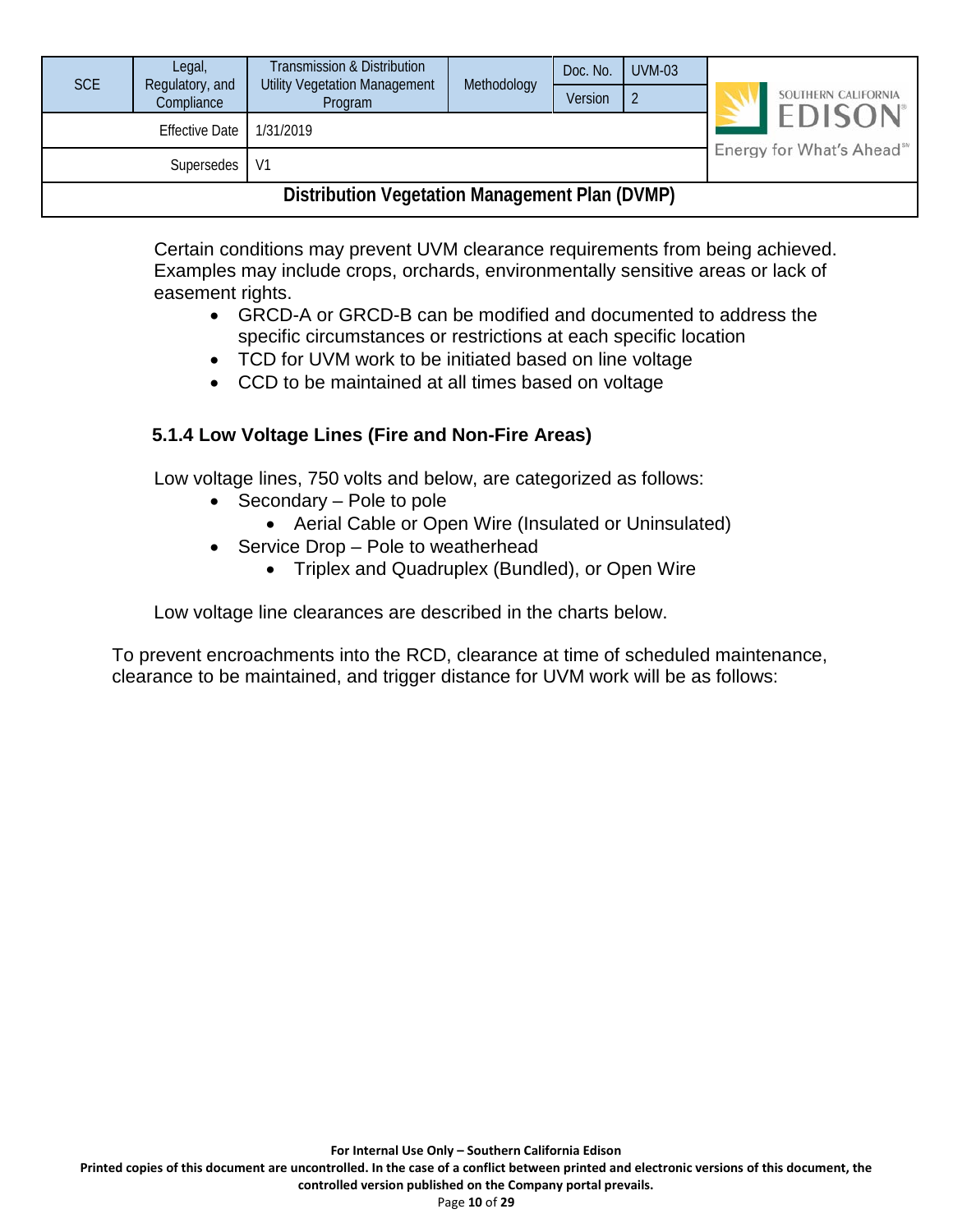| <b>SCE</b>                                     | Legal,<br>Regulatory, and | Transmission & Distribution<br><b>Utility Vegetation Management</b> | Methodology | Doc. No. | <b>UVM-03</b> |               | SOUTHERN CALIFORNIA       |  |
|------------------------------------------------|---------------------------|---------------------------------------------------------------------|-------------|----------|---------------|---------------|---------------------------|--|
|                                                | Compliance                | <b>Program</b>                                                      |             | Version  |               |               |                           |  |
| <b>Effective Date</b><br>1/31/2019             |                           |                                                                     |             |          |               | <b>EDISON</b> |                           |  |
| Supersedes   V1                                |                           |                                                                     |             |          |               |               | Energy for What's Ahead*" |  |
| Distribution Vegetation Management Plan (DVMP) |                           |                                                                     |             |          |               |               |                           |  |

|                                                        | <b>Fire Areas</b>                                                                                 |                                                                                                          |                                                                                                        |                                                                                                                                     |                                                  |                                                                        |  |  |  |  |  |
|--------------------------------------------------------|---------------------------------------------------------------------------------------------------|----------------------------------------------------------------------------------------------------------|--------------------------------------------------------------------------------------------------------|-------------------------------------------------------------------------------------------------------------------------------------|--------------------------------------------------|------------------------------------------------------------------------|--|--|--|--|--|
|                                                        | PRC 4293 and GO 95, Rule 35, Extreme and Very High Fire Areas (Case 14)                           |                                                                                                          |                                                                                                        |                                                                                                                                     |                                                  |                                                                        |  |  |  |  |  |
| <b>Nominal</b><br>Voltage                              | Grow-in Zone<br><b>Clearance</b><br>Distance at<br>Time of<br><b>Maintenance</b><br><b>GRCD-A</b> | <b>Blow-in Zone</b><br><b>Clearance</b><br>Distance at<br>Time of<br><b>Maintenance</b><br><b>GRCD-B</b> | Grow-in &<br><b>Blow-in Zones</b><br><b>Clearance</b><br>Distance that<br><b>Triggers Work</b><br>TCD. | Grow-in &<br><b>Blow-in Zones</b><br><b>Clearance</b><br>Distance to be<br><b>Maintained for</b><br><b>Compliance</b><br><b>CCD</b> | Drop-in<br>Zone                                  | <b>Regulation</b><br><b>Clearance</b><br><b>Distance</b><br><b>RCD</b> |  |  |  |  |  |
| $2.4 - 69kV$                                           | $12'$ <sup>5</sup>                                                                                | 12'                                                                                                      | 9'                                                                                                     | 6'                                                                                                                                  | Clear of all<br>Vegetation<br>where<br>Practical | 4.0'                                                                   |  |  |  |  |  |
| 750 volts<br>and below<br>Open<br>Wire                 | $4^{\prime}$                                                                                      | 4'                                                                                                       | 1'                                                                                                     | n/a                                                                                                                                 | n/a                                              | No strain or<br>abrasion                                               |  |  |  |  |  |
| 750 volts<br>and below<br>Aerial and<br><b>Bundled</b> | No strain or<br>abrasion                                                                          | No strain or<br>abrasion                                                                                 | n/a                                                                                                    | n/a                                                                                                                                 | n/a                                              | No strain or<br>abrasion                                               |  |  |  |  |  |

**Table 1:** Clearance Distances – Fire Areas

<span id="page-10-0"></span><sup>5</sup> GO 95 Rule 35 Appendix E recommended clearance (Case 14)  $\overline{a}$ 

**For Internal Use Only – Southern California Edison**

**Printed copies of this document are uncontrolled. In the case of a conflict between printed and electronic versions of this document, the**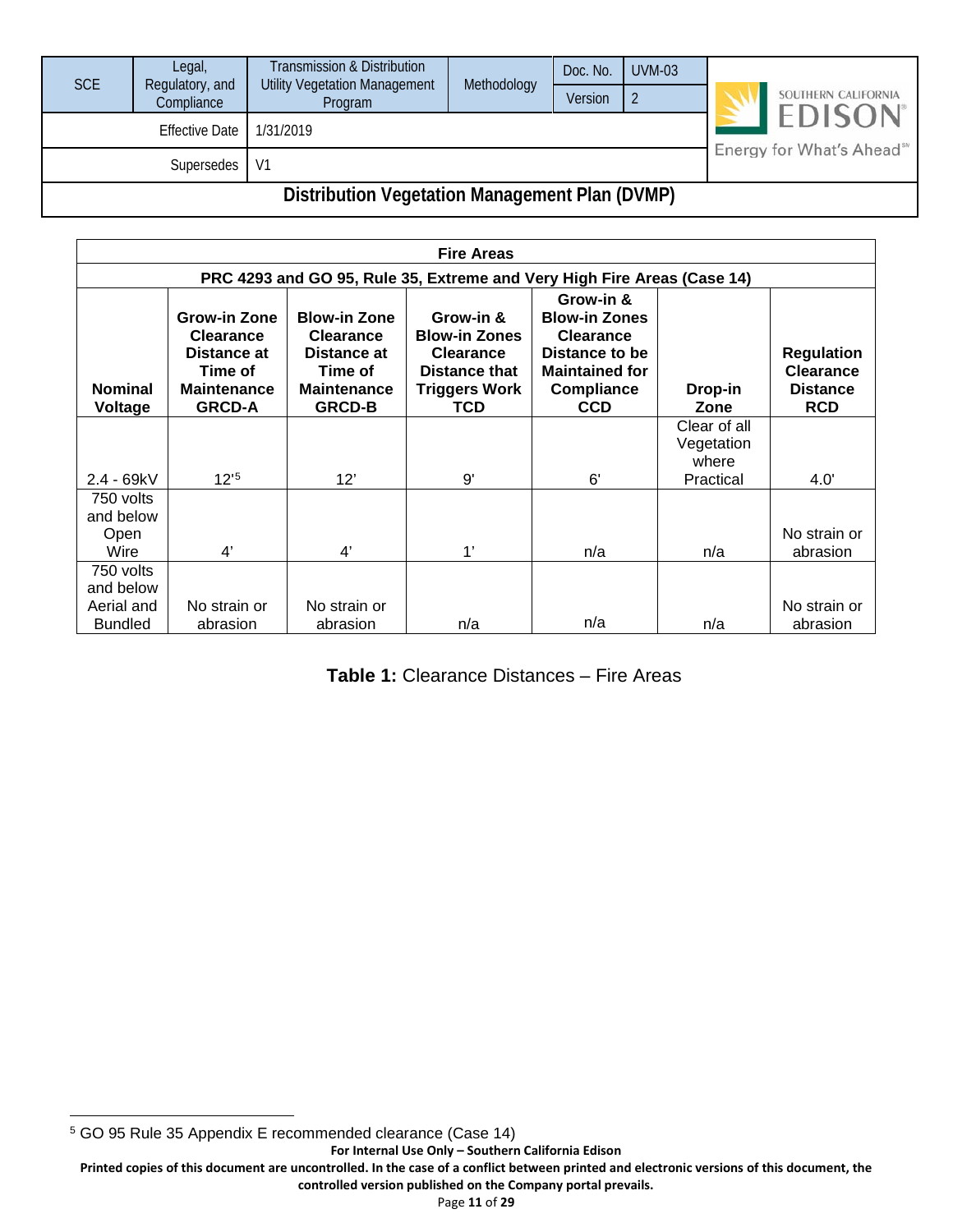| <b>SCE</b>                         | Legal,<br>Regulatory, and                      | Transmission & Distribution<br><b>Utility Vegetation Management</b> | Methodology |         | <b>UVM-03</b> |  |                                                       |  |  |
|------------------------------------|------------------------------------------------|---------------------------------------------------------------------|-------------|---------|---------------|--|-------------------------------------------------------|--|--|
|                                    | Compliance                                     | Program                                                             |             | Version |               |  | SOUTHERN CALIFORNIA                                   |  |  |
| <b>Effective Date</b><br>1/31/2019 |                                                |                                                                     |             |         |               |  | <b>EDISON</b><br>Energy for What's Ahead <sup>®</sup> |  |  |
| Supersedes   V1                    |                                                |                                                                     |             |         |               |  |                                                       |  |  |
|                                    | Distribution Vegetation Management Plan (DVMP) |                                                                     |             |         |               |  |                                                       |  |  |

|                                                        | <b>Non-Fire Areas</b>                                                                                    |                                                                                                             |                                                                                                    |                                                                                                                                 |                                                  |                                                                        |  |  |  |  |  |
|--------------------------------------------------------|----------------------------------------------------------------------------------------------------------|-------------------------------------------------------------------------------------------------------------|----------------------------------------------------------------------------------------------------|---------------------------------------------------------------------------------------------------------------------------------|--------------------------------------------------|------------------------------------------------------------------------|--|--|--|--|--|
|                                                        |                                                                                                          |                                                                                                             | GO 95, Rule 35 (Case 13)                                                                           |                                                                                                                                 |                                                  |                                                                        |  |  |  |  |  |
| <b>Nominal</b><br>Voltage                              | <b>Grow-in Zone</b><br><b>Clearance</b><br>Distance at<br>Time of<br><b>Maintenance</b><br><b>GRCD-A</b> | <b>Blow-in</b><br>Zone<br><b>Clearance</b><br>Distance at<br>Time of<br><b>Maintenance</b><br><b>GRCD-B</b> | <b>All Zones</b><br><b>Clearance</b><br><b>Distance that</b><br><b>Triggers Work</b><br><b>TCD</b> | <b>All Zones</b><br><b>Clearance</b><br><b>Distance to</b><br>be<br><b>Maintained</b><br>for<br><b>Compliance</b><br><b>CCD</b> | Drop-in<br>Zone                                  | <b>Regulation</b><br><b>Clearance</b><br><b>Distance</b><br><b>RCD</b> |  |  |  |  |  |
| $2.4 - 69kV$                                           | $12^{6}$                                                                                                 | 12'                                                                                                         | 6'                                                                                                 | 3'                                                                                                                              | Clear of all<br>Vegetation<br>where<br>Practical | 1.5'                                                                   |  |  |  |  |  |
| 750 volts<br>and below<br>Open<br>Wire                 | $4^{\prime}$                                                                                             | 4'                                                                                                          | 1'                                                                                                 | n/a                                                                                                                             | n/a                                              | No strain or<br>abrasion                                               |  |  |  |  |  |
| 750 volts<br>and below<br>Aerial and<br><b>Bundled</b> | No strain or<br>abrasion                                                                                 | No strain or<br>abrasion                                                                                    | n/a                                                                                                | n/a                                                                                                                             | n/a                                              | No strain or<br>abrasion                                               |  |  |  |  |  |

**Table 2:** Clearance Distances – Non-Fire Areas

 $\overline{a}$ 

<span id="page-11-0"></span> $^6$  Non-fire Area GRCD-A consistent with Fire Area GRCD-A (GO 95 Rule 35 Appendix E recommended clearance) **For Internal Use Only – Southern California Edison**

**Printed copies of this document are uncontrolled. In the case of a conflict between printed and electronic versions of this document, the controlled version published on the Company portal prevails.**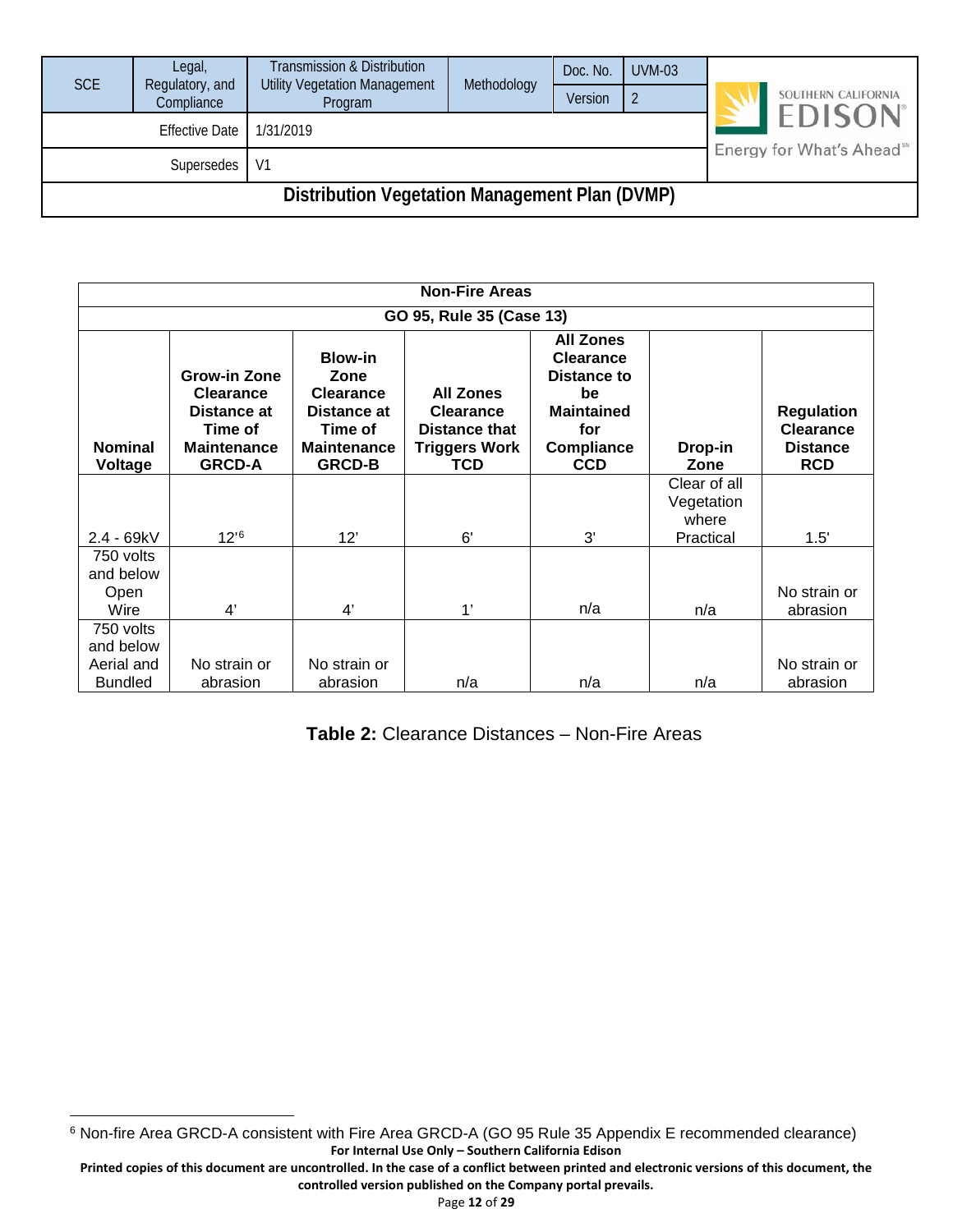| <b>SCE</b>                                     | Transmission & Distribution<br>Legal,<br><b>Utility Vegetation Management</b><br>Regulatory, and |         | Methodology | Doc. No. | <b>UVM-03</b> |        |                                      |  |  |
|------------------------------------------------|--------------------------------------------------------------------------------------------------|---------|-------------|----------|---------------|--------|--------------------------------------|--|--|
|                                                | Compliance                                                                                       | Program |             | Version  |               |        | SOUTHERN CALIFORNIA                  |  |  |
| <b>Effective Date</b><br>1/31/2019             |                                                                                                  |         |             |          |               | EDISON |                                      |  |  |
| Supersedes V1                                  |                                                                                                  |         |             |          |               |        | Energy for What's Ahead <sup>®</sup> |  |  |
| Distribution Vegetation Management Plan (DVMP) |                                                                                                  |         |             |          |               |        |                                      |  |  |

DROP GROW BLOW FALL-IN



**Figure 1:** Encroachment Zones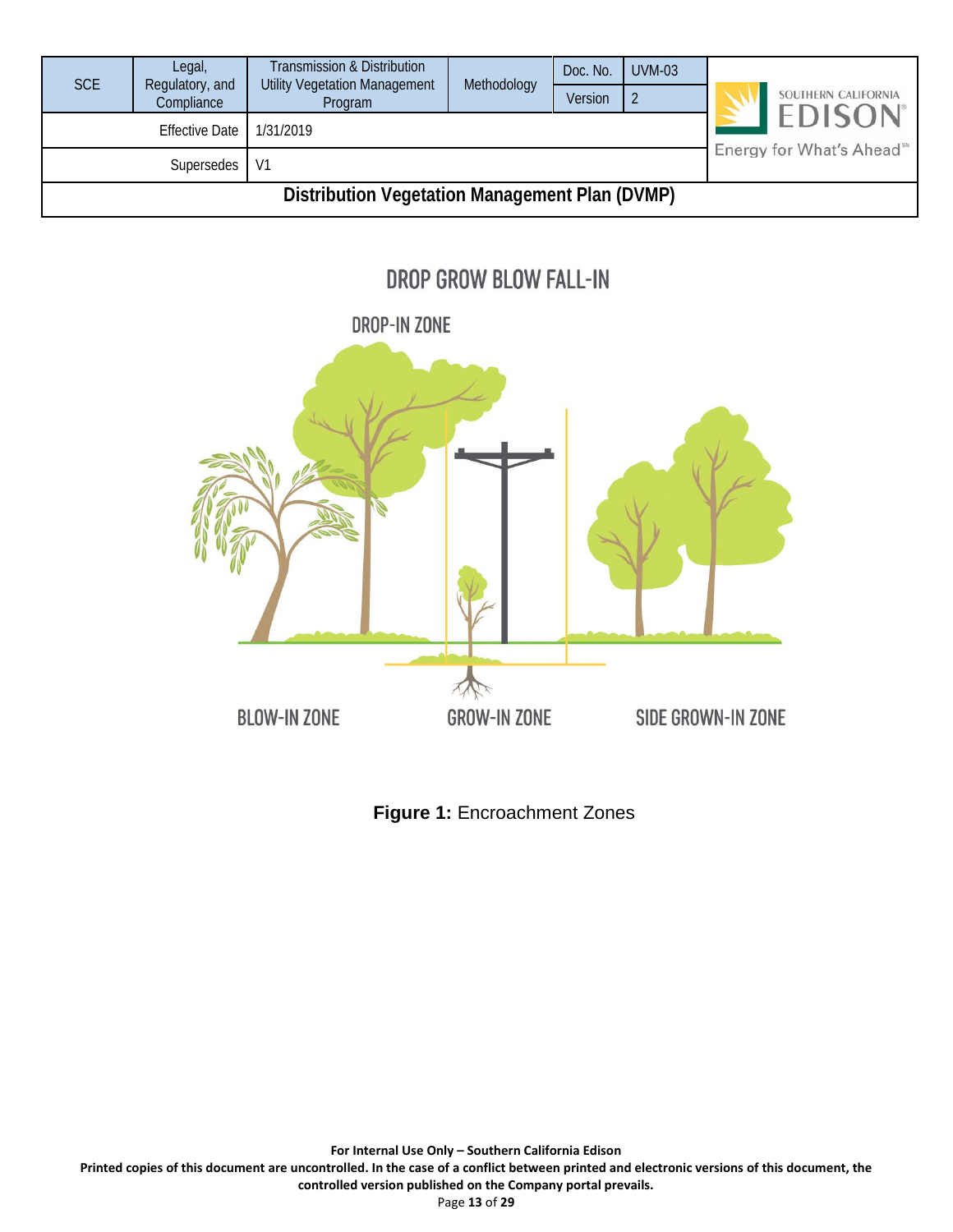| <b>SCE</b>                                     | Legal,<br>Regulatory, and | Transmission & Distribution<br><b>Utility Vegetation Management</b> | Methodology | Doc. No. | $UVM-03$ |  |                                      |  |  |
|------------------------------------------------|---------------------------|---------------------------------------------------------------------|-------------|----------|----------|--|--------------------------------------|--|--|
|                                                | Compliance                | Program                                                             |             | Version  |          |  | SOUTHERN CALIFORNIA                  |  |  |
| <b>Effective Date</b><br>1/31/2019             |                           |                                                                     |             |          |          |  | <b>EDISON</b>                        |  |  |
| Supersedes   V1                                |                           |                                                                     |             |          |          |  | Energy for What's Ahead <sup>®</sup> |  |  |
| Distribution Vegetation Management Plan (DVMP) |                           |                                                                     |             |          |          |  |                                      |  |  |

- Vegetation in the Grow-in Zone and Blow-in Zone and Side Grow-in Zone must be cleared to, and maintained per the clearances noted in the Clearance Distances (Table 1 and Table 2). All fast growing tree species described in the Tree Species in SCE Service Territory (Attachment C), Fast Growing Tree Species that are located in the Grow-in Zone shall be removed as appropriate.
- Where practical and achievable, all vegetation in the Drop-in Zone (overhangs) within the designated fire areas shall be removed (see Table 1).
- Vegetation identified as a Hazard Tree will be mitigated in accordance with UVM-04, "Hazard Tree Management Plan."
- When the stated clearances cannot be attained at the time of scheduled maintenance due to easement restrictions, other legal restrictions, or regulations that restrict vegetation management practices, the maximum allowable amount of vegetation will be mitigated or removed as appropriate. These Exception Tree(s) will be documented in the tree inventory and re-inspected as necessary.

The following clearances around poles are to be maintained as required in PRC 4292 and CCR 1254.

• Where practical and achievable all vegetation is cleared from above the 8 foot cylinder height established by PRC 4292 to the bottom of the conductors.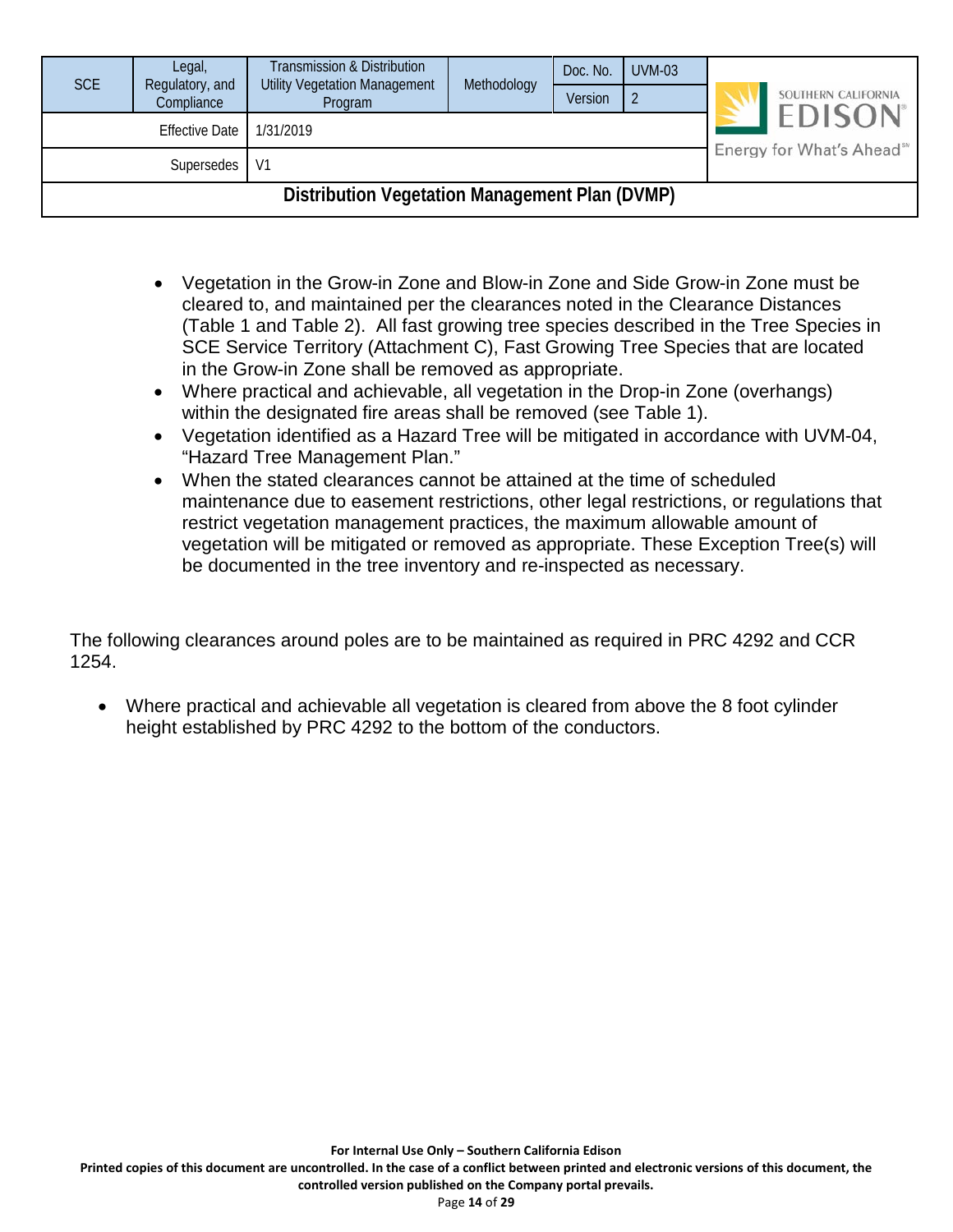| <b>SCE</b>                                     | Legal,<br>Regulatory, and | Transmission & Distribution<br><b>Utility Vegetation Management</b> | Methodology | Doc. No. | <b>UVM-03</b> |  |                                      |  |
|------------------------------------------------|---------------------------|---------------------------------------------------------------------|-------------|----------|---------------|--|--------------------------------------|--|
|                                                | Compliance                | Program                                                             |             | Version  |               |  | SOUTHERN CALIFORNIA                  |  |
| <b>Effective Date</b><br>1/31/2019             |                           |                                                                     |             |          |               |  | <b>EDISON</b>                        |  |
| Supersedes   V1                                |                           |                                                                     |             |          |               |  | Energy for What's Ahead <sup>®</sup> |  |
| Distribution Vegetation Management Plan (DVMP) |                           |                                                                     |             |          |               |  |                                      |  |



**POLE CLEARING** 

**Figure 2:** PRC §4292 & CCR §1254 Pole Clearance

#### <span id="page-14-1"></span><span id="page-14-0"></span>**6 Other Program Elements**

#### <span id="page-14-2"></span>**6.1 Inspection Types**

#### **6.1.1 Pre-inspections**

SCE conducts Pre-Inspections of applicable lines to identify:

- 1) Vegetation management work needed to maintain compliance with applicable regulations
- 2) Potential CCD and RCD encroachments
- 3) Hazard Risk Trees, see UVM-04, Hazard Tree Management Plan

**For Internal Use Only – Southern California Edison**

**Printed copies of this document are uncontrolled. In the case of a conflict between printed and electronic versions of this document, the**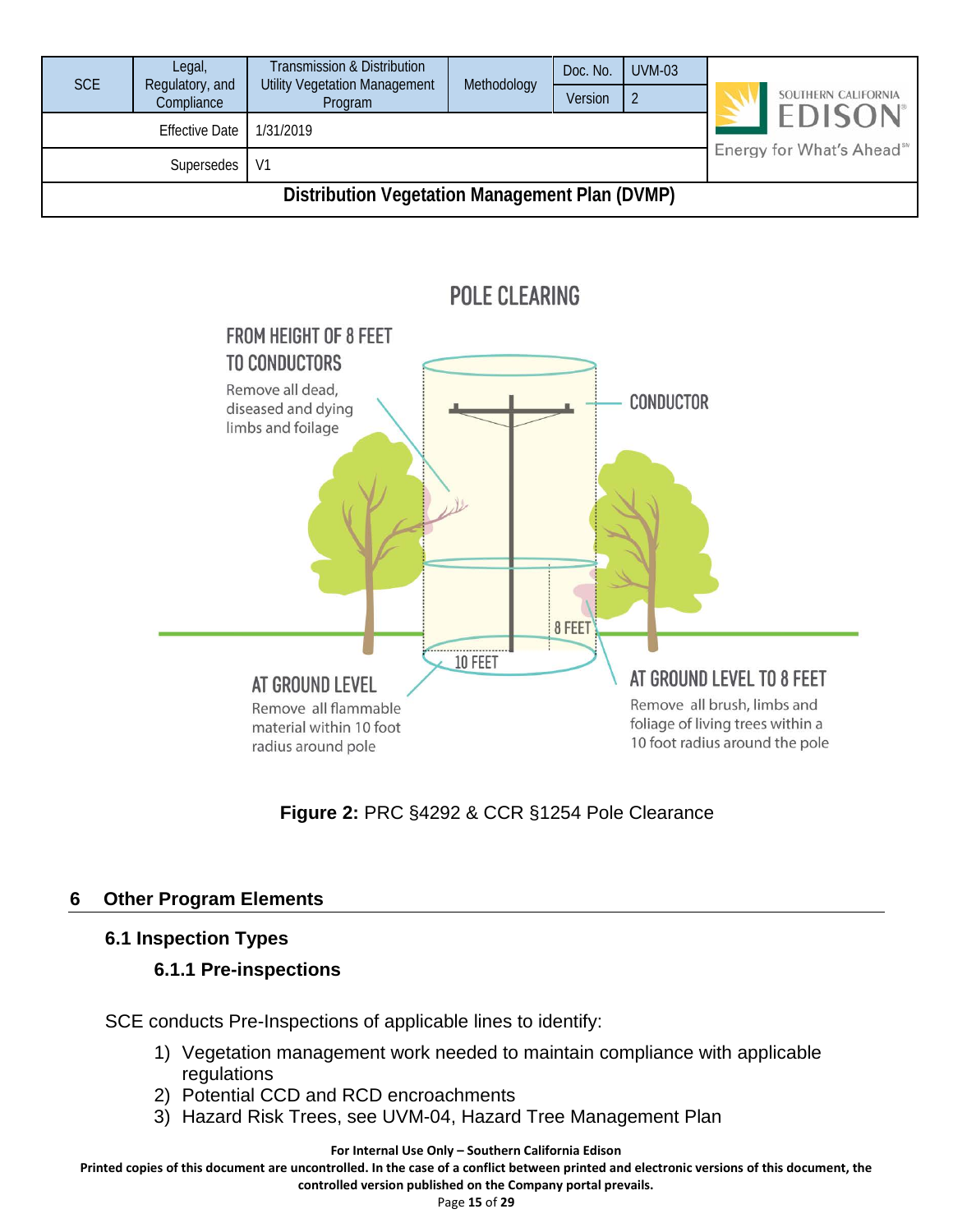| <b>SCE</b>                                     | Legal,<br>Regulatory, and | Transmission & Distribution<br><b>Utility Vegetation Management</b> | Methodology | Doc. No. | <b>UVM-03</b> |  |                                      |  |
|------------------------------------------------|---------------------------|---------------------------------------------------------------------|-------------|----------|---------------|--|--------------------------------------|--|
|                                                | Compliance                | Program                                                             |             | Version  |               |  | SOUTHERN CALIFORNIA                  |  |
| 1/31/2019<br><b>Effective Date</b>             |                           |                                                                     |             |          |               |  | <b>EDISON</b>                        |  |
| Supersedes<br>- V1                             |                           |                                                                     |             |          |               |  | Energy for What's Ahead <sup>®</sup> |  |
| Distribution Vegetation Management Plan (DVMP) |                           |                                                                     |             |          |               |  |                                      |  |

#### 4) Exception Trees

#### **6.1.2 Supplemental Inspections**

<span id="page-15-0"></span>Supplemental inspections are performed by qualified Distribution Operations personnel throughout the year. Identified conditions requiring vegetation-related work are documented and reported to the VM personnel and scheduled for remediation.

#### <span id="page-15-2"></span><span id="page-15-1"></span>**6.2 Inspection Methods**

#### **6.2.1 Ground Inspections**

<span id="page-15-3"></span>SCE shall conduct inspections, for lines with identified vegetation, from vehicles or by foot from the source point to the end of line.

#### **6.2.2 LiDAR Inspections**

LiDAR should be used where lines cannot be readily accessed by ground or the clearances between vegetation and conductors cannot be obtained both vertically and horizontally from an aerial patrol.

Based on topography, line construction, and ecosystem type, LiDAR inspection shall be scheduled as needed.

If necessary, the LiDAR inspection can be performed as early as one year from the previous flight but can be delayed if the LiDAR data is still actionable pursuant to UVM-06, LiDAR Reference Guide.

Slow-growing plant communities or potential Hazard Trees near or beyond the Border Zone can have valid LiDAR data older than five years from the inspection.

#### <span id="page-15-4"></span>**6.2.3 LiDAR Supplemented Ground Inspections.**

Vegetation concerns identified from evaluation of the LiDAR data will be followed up with LiDAR Supplemented Ground Inspections.

#### <span id="page-15-5"></span>**6.2.4 Aerial Inspections**

Where vegetation to line clearance cannot be readily accessed from the ground but the horizontal and vertical clearance between the vegetation and conductors can be determined from an aerial inspection, then aerial inspections are an acceptable form of inspection. Aerial inspections are also an acceptable method for conducting poststorm/post-fire emergency inspections.

**For Internal Use Only – Southern California Edison**

**Printed copies of this document are uncontrolled. In the case of a conflict between printed and electronic versions of this document, the**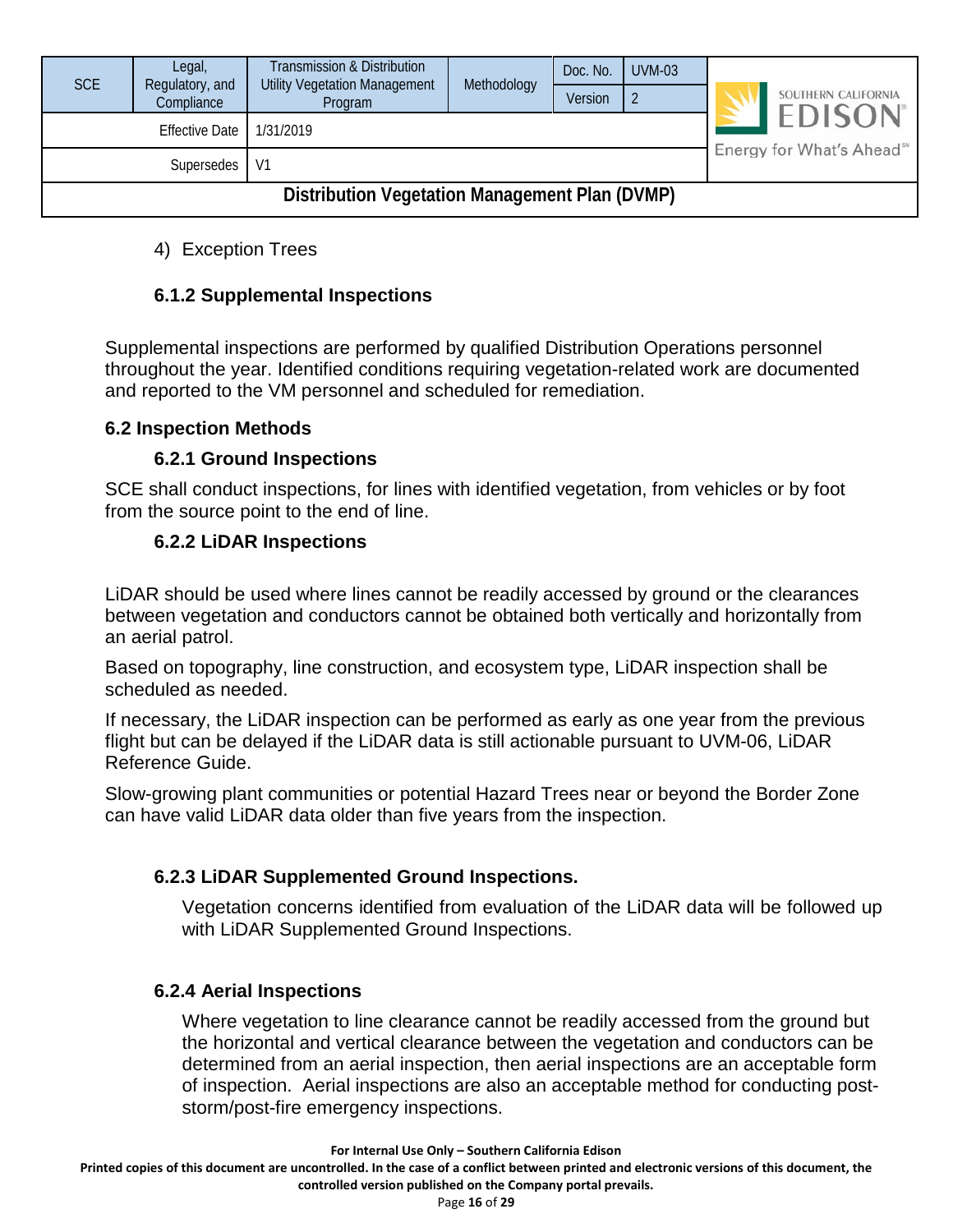| <b>SCE</b>                                     | Legal,                        | Transmission & Distribution                     |             | Doc. No. | <b>UVM-03</b> |  |                                                       |  |
|------------------------------------------------|-------------------------------|-------------------------------------------------|-------------|----------|---------------|--|-------------------------------------------------------|--|
|                                                | Regulatory, and<br>Compliance | <b>Utility Vegetation Management</b><br>Program | Methodology | Version  |               |  | SOUTHERN CALIFORNIA                                   |  |
| <b>Effective Date</b><br>1/31/2019             |                               |                                                 |             |          |               |  | <b>EDISON</b><br>Energy for What's Ahead <sup>®</sup> |  |
| <b>V1</b><br>Supersedes                        |                               |                                                 |             |          |               |  |                                                       |  |
| Distribution Vegetation Management Plan (DVMP) |                               |                                                 |             |          |               |  |                                                       |  |

#### <span id="page-16-0"></span>**6.3 Abnormal Field Conditions**

Inspections that cannot be completed due to inaccessibility or restrictions will be promptly reported to VM personnel. These areas will be documented on the UVM Abnormal Field Conditions form (Attachment D).

#### <span id="page-16-1"></span>**6.4 Vegetation Control Techniques**

SCE utilizes industry standard Integrated Vegetation Management (IVM) techniques to perform scheduled and required work. These techniques may include:

- Manual (Pruning and Removal)
- Chemical (Herbicides)
- Mechanical (Mowing, Mastication, Feller Bunchers, etc.)
- Other cultural and biological practices to promote desirable, stable, low growing plant communities that will resist invasion by tall growing tree species

Prescriptions for required work are generally developed on a case by case basis and consider a myriad of local factors.

#### <span id="page-16-2"></span>**6.5 Post Work Verifications**

VM TSPs perform a Post Work Verification after completion of contractor(s) work. A report such as UVM Post Work Verification Report (Attachment B) is issued. The VM TSP review occurs after the clearing work is completed. Review samples are selected in accordance with UVM-07, Post Work Verification and UVM Program Oversight.

#### <span id="page-16-3"></span>**7 Distribution and Data Retention**

The approved version of the document shall be stored on the Vegetation Management SharePoint site while in effect and for at least seven (7) years thereafter.

Distribution:

- T&D VM Managers
- Impacted OU Touchpoints
- E&C PMO

**For Internal Use Only – Southern California Edison**

**Printed copies of this document are uncontrolled. In the case of a conflict between printed and electronic versions of this document, the**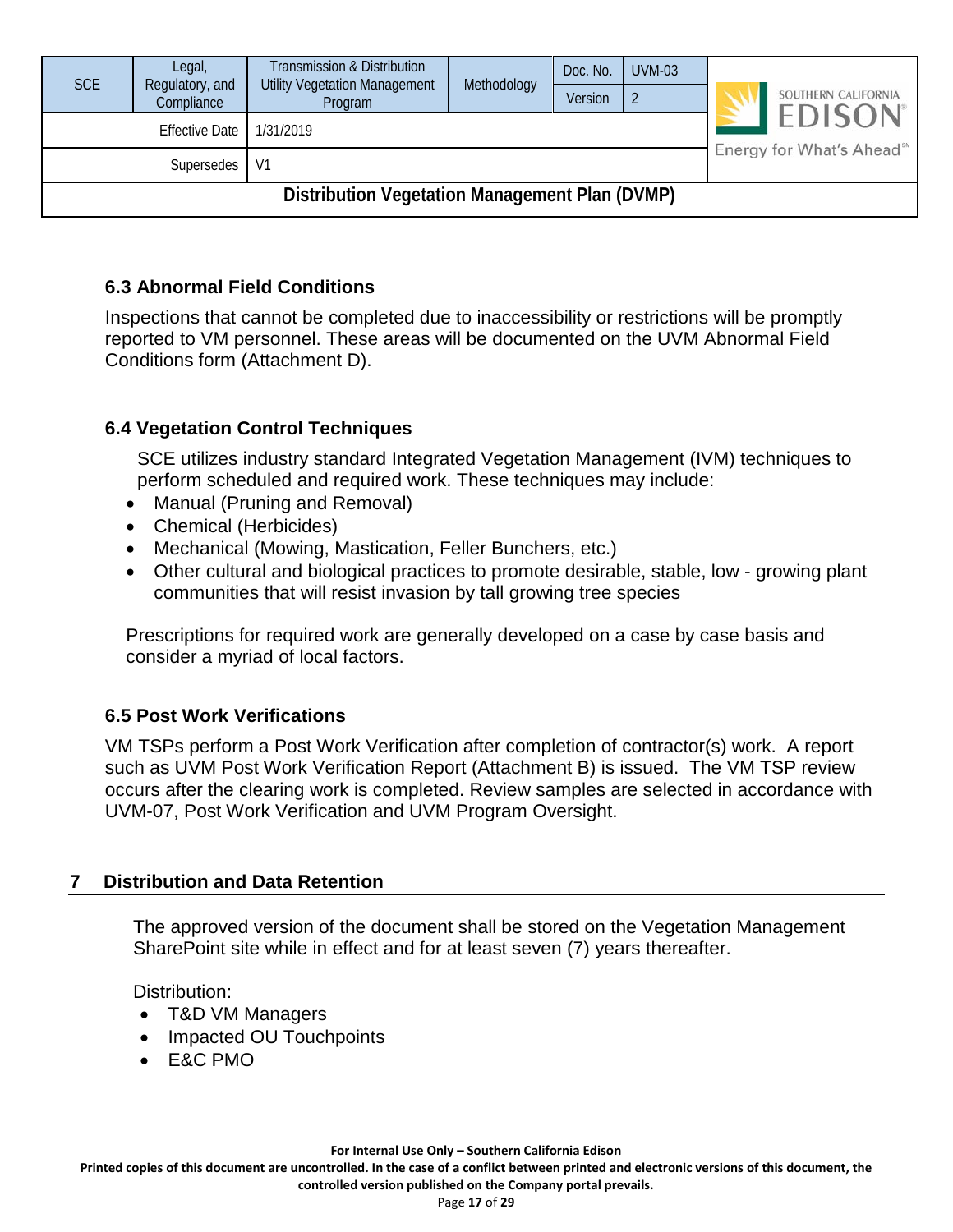| <b>SCE</b>                         | Legal,<br>Regulatory, and                      | Transmission & Distribution<br><b>Utility Vegetation Management</b> | Methodology | Doc. No. | <b>UVM-03</b> |  |                                                       |  |  |
|------------------------------------|------------------------------------------------|---------------------------------------------------------------------|-------------|----------|---------------|--|-------------------------------------------------------|--|--|
|                                    | Compliance                                     | Program                                                             |             | Version  |               |  | SOUTHERN CALIFORNIA                                   |  |  |
| <b>Effective Date</b><br>1/31/2019 |                                                |                                                                     |             |          |               |  | <b>EDISON</b><br>Energy for What's Ahead <sup>®</sup> |  |  |
| Supersedes   V1                    |                                                |                                                                     |             |          |               |  |                                                       |  |  |
|                                    | Distribution Vegetation Management Plan (DVMP) |                                                                     |             |          |               |  |                                                       |  |  |

#### <span id="page-17-0"></span>**8 Approvals**

| <b>Program Manager</b>             | <b>Signature</b> | <b>Date</b> |
|------------------------------------|------------------|-------------|
| Melanie Jocelyn, Principal Manager | withway          | 09/27/2018  |

#### <span id="page-17-1"></span>**9 Revision History**

| <b>Version</b> | <b>Date</b> | <b>Description of the Revision</b>                                           | <b>By</b>                | <b>Next Review</b><br>Year |
|----------------|-------------|------------------------------------------------------------------------------|--------------------------|----------------------------|
| 1              | 9/27/18     | Initial DVMP for the UVM<br>Program                                          | <b>UVM Build</b><br>Team | 2019                       |
| 2              | 2/1/19      | Updated clearance distances<br>in all tables<br><b>Formatted Attachments</b> | <b>Bill Kotteakos</b>    | 2019                       |

#### <span id="page-17-2"></span>**10 References**

#### External References

- NERC Glossary of Terms
- CPUC General Order (GO) 95
- Cal Fire Public Resource Codes (PRC) 4292 and 4293 and 4296
- Title 14, CCR, § 1255

#### Internal References

- ECSS-02, E&C Shared Services Glossary of Terms
- UVM-04, Hazard Tree Management Plan

#### **For Internal Use Only – Southern California Edison**

**Printed copies of this document are uncontrolled. In the case of a conflict between printed and electronic versions of this document, the**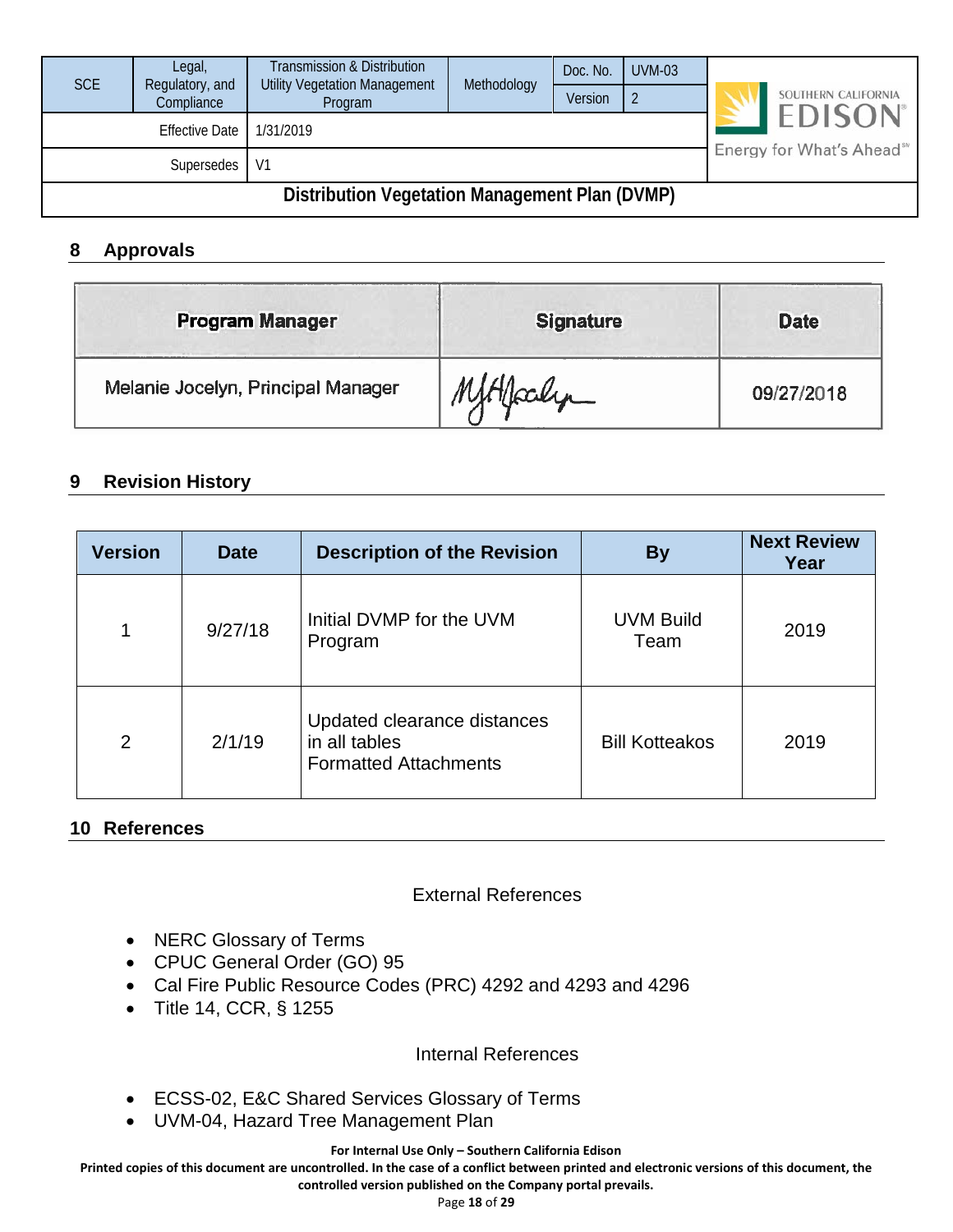| <b>SCE</b>                         | Legal,<br>Regulatory, and                      | Transmission & Distribution<br><b>Utility Vegetation Management</b> |             | Doc. No. | <b>UVM-03</b> |  |                                      |  |  |
|------------------------------------|------------------------------------------------|---------------------------------------------------------------------|-------------|----------|---------------|--|--------------------------------------|--|--|
|                                    | Compliance                                     | <b>Program</b>                                                      | Methodology | Version  |               |  | SOUTHERN CALIFORNIA<br><b>EDISON</b> |  |  |
| 1/31/2019<br><b>Effective Date</b> |                                                |                                                                     |             |          |               |  | Energy for What's Ahead <sup>®</sup> |  |  |
|                                    | <b>Supersedes</b>                              | l V1                                                                |             |          |               |  |                                      |  |  |
|                                    | Distribution Vegetation Management Plan (DVMP) |                                                                     |             |          |               |  |                                      |  |  |

- UVM-06, LiDAR Reference Guide
- UVM-07, Post Work Verification and UVM Program Oversight
- UVM-16, Qualification of UVM Technical Specialist
- UVM-17, Training Employee and Contractor Training
- UVM-20, UVM Program Glossary of Terms

#### <span id="page-18-0"></span>**11 Attachments**

Attachment A: UVM Inspection Report Attachment B: UVM Post Work Verification Report Attachment C: Tree Species in SCE Service Territory Attachment D: Abnormal Field Conditions Form

#### <span id="page-18-1"></span>**12 Key Contacts**

T&D, Vegetation Management Operations Senior Manager: Jeffrey Copeland, 310-995-6178



**For Internal Use Only – Southern California Edison**

**Printed copies of this document are uncontrolled. In the case of a conflict between printed and electronic versions of this document, the**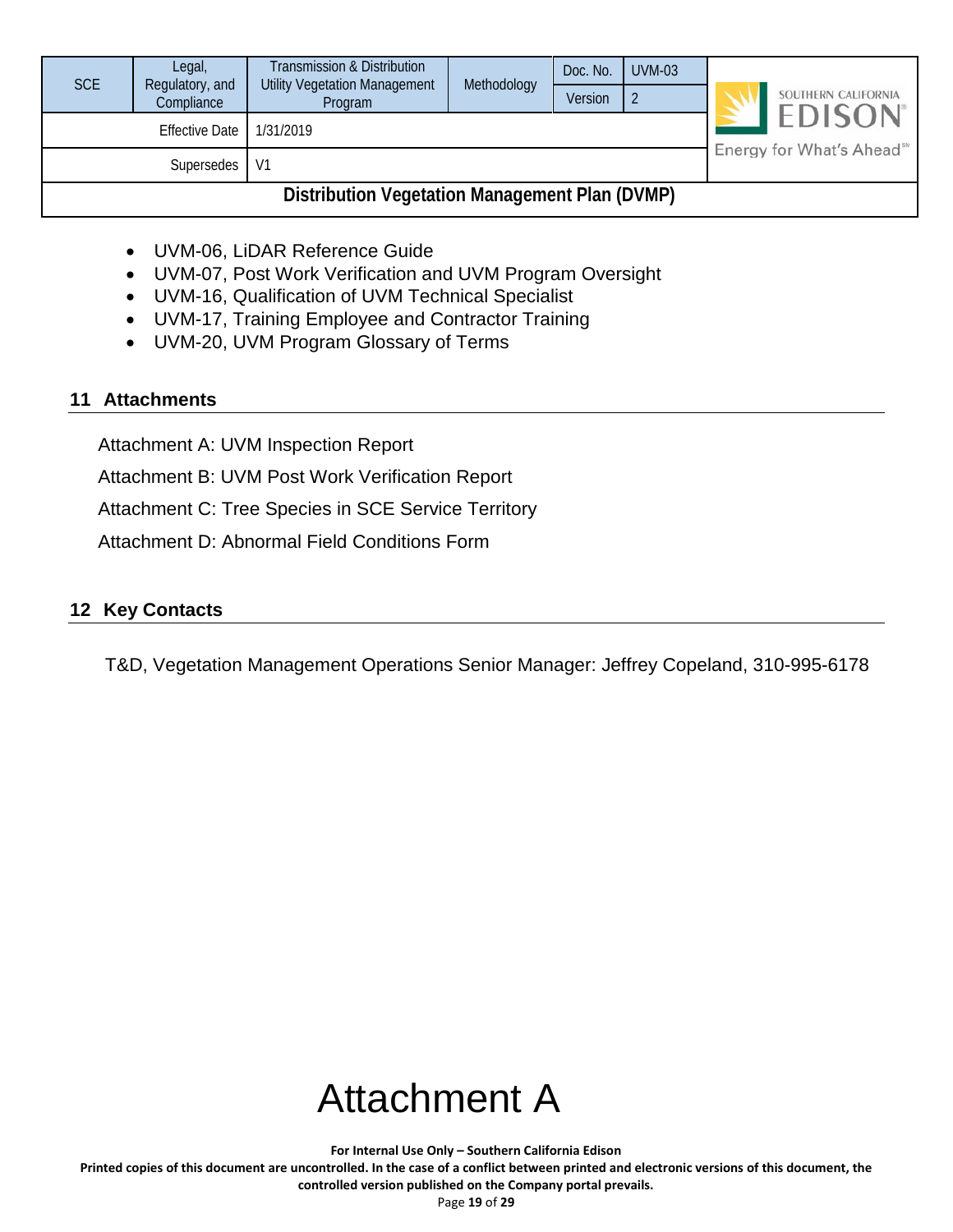| SCE                                | Legal,                        | <b>Transmission &amp; Distribution</b>                |             | Doc. No. | $UVM-03$       |                                      |
|------------------------------------|-------------------------------|-------------------------------------------------------|-------------|----------|----------------|--------------------------------------|
|                                    | Regulatory, and<br>Compliance | <b>Utility Vegetation</b><br>Management (UVM)         | Methodology | Version  | V <sub>2</sub> | SOUTHERN CALIFORNIA<br><b>EDISON</b> |
| 1/31/2019<br><b>Effective Date</b> |                               |                                                       |             |          |                | Energy for What's Ahead <sup>®</sup> |
| Supersedes<br>- V1                 |                               |                                                       |             |          |                |                                      |
|                                    |                               | <b>Distribution Vegetation Management Plan (DVMP)</b> |             |          |                |                                      |

# UVM Inspection Report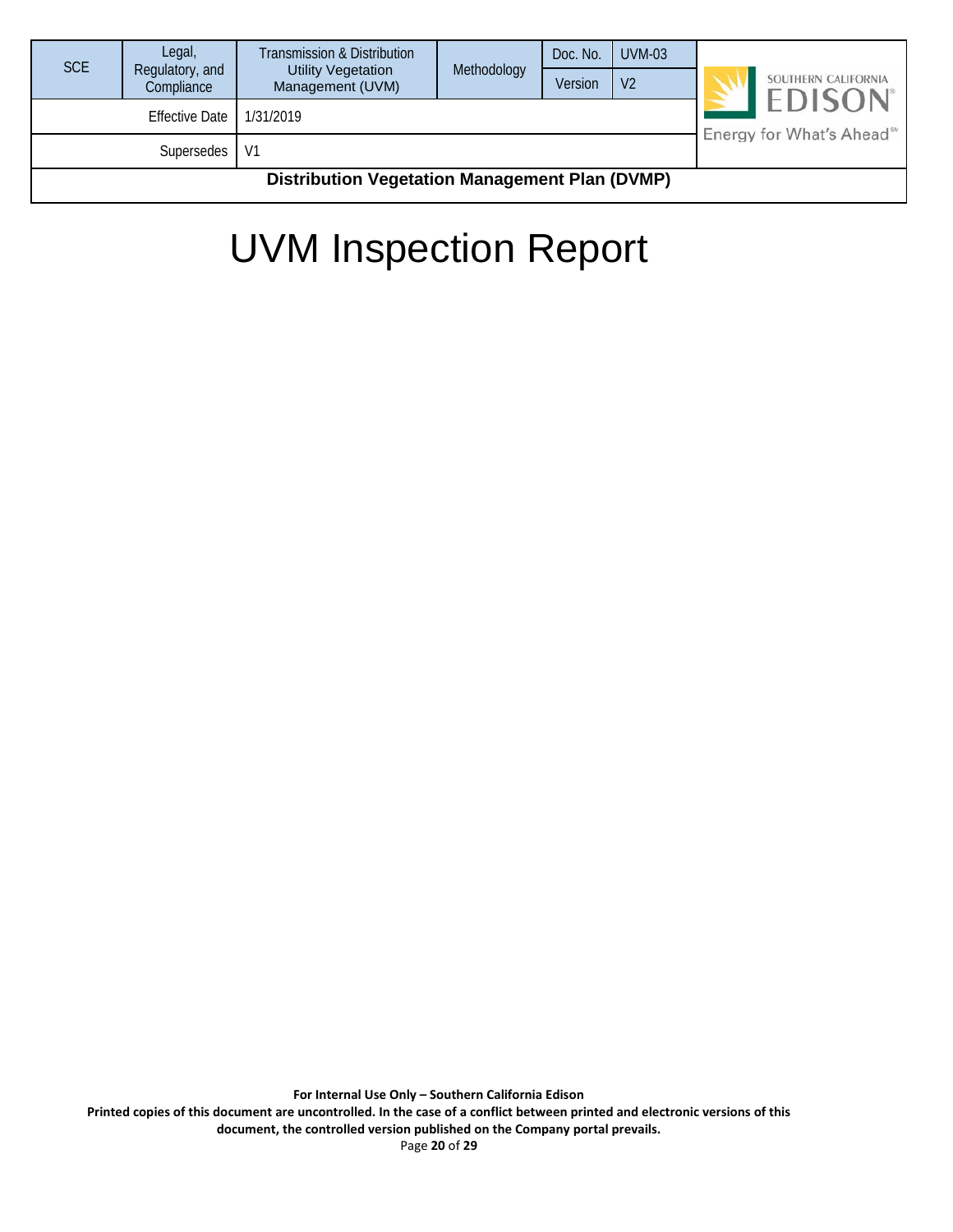| SCE | Legal,<br>Regulatory, and<br>Compliance | <b>Transmission &amp; Distribution</b><br>Utility Vegetation<br>Management (UVM) | Methodology | Doc. No.<br>Version | $UVM-03$<br>V <sub>2</sub> | SOUTHERN CALIFORNIA                  |
|-----|-----------------------------------------|----------------------------------------------------------------------------------|-------------|---------------------|----------------------------|--------------------------------------|
|     | <b>Effective Date</b>                   | 1/31/2019                                                                        |             |                     |                            | <b>EDISON®</b>                       |
|     | Supersedes                              | - V1                                                                             |             |                     |                            | Energy for What's Ahead <sup>®</sup> |
|     |                                         | <b>Distribution Vegetation Management Plan (DVMP)</b>                            |             |                     |                            |                                      |
|     |                                         |                                                                                  |             |                     |                            |                                      |

#### **Attachment A: UVM Inspection Report**

#### 2017 GRID COVER SHEET

#### Circle one: ROUTINE or CYCLE BUSTER

#### Circle one: DISTRIBUTION or TRANSMISSION

| 2016 (Previous Cycle)<br>2017 (Current Cycle)<br>Summary<br>Total Inventory:<br>Total Inventory:<br>Trim Rate:<br>0%<br>Prescribed Trims:<br>Prescribed Trims:<br>Trim Rate Change:<br>0%<br>Prescribed Removals:<br>Prescribed Removals:<br>0%<br>Inventory Change:<br>Total PI Prescribed Units:<br>Total PI Prescribed Units:<br>Cycle Buster Change:<br>0%<br>Performed Trims:<br>Performed Trims:<br>Removal Rate:<br>0%<br>Performed Removals:<br>Performed Removals:<br>PI Discrepancy:<br>0%<br>Total Performed Units:<br><b>Total Performed Units</b><br># Of Cycle Busters:<br># Of Cycle Busters:<br>Company Name:<br>Notes:<br>Pre-Inspector:<br>Start Date:<br>Completion Date:<br>I certify the work I performed within this grid to be accurate and in<br>accordance with the applicable Statement of Work"<br>Print/Signature:<br>Company Name:<br>Notes:<br>VM Contractor GF:<br>Start Date:<br>Completion Date:<br>I certify the work I performed within this grid to be accurate and in<br>accordance with the applicable Statement of Work"<br>Print/Signature:<br>SCE TSP Review Date:<br>Print/Signature:<br>Date Received by SCE:<br>Date Updated in Database:<br>2017 Grid Coversheet.xlsx | Zone:                  | District: | Grid: | ISO: |
|--------------------------------------------------------------------------------------------------------------------------------------------------------------------------------------------------------------------------------------------------------------------------------------------------------------------------------------------------------------------------------------------------------------------------------------------------------------------------------------------------------------------------------------------------------------------------------------------------------------------------------------------------------------------------------------------------------------------------------------------------------------------------------------------------------------------------------------------------------------------------------------------------------------------------------------------------------------------------------------------------------------------------------------------------------------------------------------------------------------------------------------------------------------------------------------------------------------------|------------------------|-----------|-------|------|
|                                                                                                                                                                                                                                                                                                                                                                                                                                                                                                                                                                                                                                                                                                                                                                                                                                                                                                                                                                                                                                                                                                                                                                                                                    |                        |           |       |      |
|                                                                                                                                                                                                                                                                                                                                                                                                                                                                                                                                                                                                                                                                                                                                                                                                                                                                                                                                                                                                                                                                                                                                                                                                                    |                        |           |       |      |
|                                                                                                                                                                                                                                                                                                                                                                                                                                                                                                                                                                                                                                                                                                                                                                                                                                                                                                                                                                                                                                                                                                                                                                                                                    |                        |           |       |      |
|                                                                                                                                                                                                                                                                                                                                                                                                                                                                                                                                                                                                                                                                                                                                                                                                                                                                                                                                                                                                                                                                                                                                                                                                                    |                        |           |       |      |
|                                                                                                                                                                                                                                                                                                                                                                                                                                                                                                                                                                                                                                                                                                                                                                                                                                                                                                                                                                                                                                                                                                                                                                                                                    |                        |           |       |      |
|                                                                                                                                                                                                                                                                                                                                                                                                                                                                                                                                                                                                                                                                                                                                                                                                                                                                                                                                                                                                                                                                                                                                                                                                                    |                        |           |       |      |
|                                                                                                                                                                                                                                                                                                                                                                                                                                                                                                                                                                                                                                                                                                                                                                                                                                                                                                                                                                                                                                                                                                                                                                                                                    |                        |           |       |      |
|                                                                                                                                                                                                                                                                                                                                                                                                                                                                                                                                                                                                                                                                                                                                                                                                                                                                                                                                                                                                                                                                                                                                                                                                                    |                        |           |       |      |
|                                                                                                                                                                                                                                                                                                                                                                                                                                                                                                                                                                                                                                                                                                                                                                                                                                                                                                                                                                                                                                                                                                                                                                                                                    |                        |           |       |      |
|                                                                                                                                                                                                                                                                                                                                                                                                                                                                                                                                                                                                                                                                                                                                                                                                                                                                                                                                                                                                                                                                                                                                                                                                                    |                        |           |       |      |
|                                                                                                                                                                                                                                                                                                                                                                                                                                                                                                                                                                                                                                                                                                                                                                                                                                                                                                                                                                                                                                                                                                                                                                                                                    |                        |           |       |      |
|                                                                                                                                                                                                                                                                                                                                                                                                                                                                                                                                                                                                                                                                                                                                                                                                                                                                                                                                                                                                                                                                                                                                                                                                                    |                        |           |       |      |
|                                                                                                                                                                                                                                                                                                                                                                                                                                                                                                                                                                                                                                                                                                                                                                                                                                                                                                                                                                                                                                                                                                                                                                                                                    |                        |           |       |      |
|                                                                                                                                                                                                                                                                                                                                                                                                                                                                                                                                                                                                                                                                                                                                                                                                                                                                                                                                                                                                                                                                                                                                                                                                                    |                        |           |       |      |
|                                                                                                                                                                                                                                                                                                                                                                                                                                                                                                                                                                                                                                                                                                                                                                                                                                                                                                                                                                                                                                                                                                                                                                                                                    |                        |           |       |      |
|                                                                                                                                                                                                                                                                                                                                                                                                                                                                                                                                                                                                                                                                                                                                                                                                                                                                                                                                                                                                                                                                                                                                                                                                                    |                        |           |       |      |
|                                                                                                                                                                                                                                                                                                                                                                                                                                                                                                                                                                                                                                                                                                                                                                                                                                                                                                                                                                                                                                                                                                                                                                                                                    |                        |           |       |      |
|                                                                                                                                                                                                                                                                                                                                                                                                                                                                                                                                                                                                                                                                                                                                                                                                                                                                                                                                                                                                                                                                                                                                                                                                                    |                        |           |       |      |
|                                                                                                                                                                                                                                                                                                                                                                                                                                                                                                                                                                                                                                                                                                                                                                                                                                                                                                                                                                                                                                                                                                                                                                                                                    |                        |           |       |      |
|                                                                                                                                                                                                                                                                                                                                                                                                                                                                                                                                                                                                                                                                                                                                                                                                                                                                                                                                                                                                                                                                                                                                                                                                                    |                        |           |       |      |
|                                                                                                                                                                                                                                                                                                                                                                                                                                                                                                                                                                                                                                                                                                                                                                                                                                                                                                                                                                                                                                                                                                                                                                                                                    |                        |           |       |      |
|                                                                                                                                                                                                                                                                                                                                                                                                                                                                                                                                                                                                                                                                                                                                                                                                                                                                                                                                                                                                                                                                                                                                                                                                                    |                        |           |       |      |
|                                                                                                                                                                                                                                                                                                                                                                                                                                                                                                                                                                                                                                                                                                                                                                                                                                                                                                                                                                                                                                                                                                                                                                                                                    |                        |           |       |      |
|                                                                                                                                                                                                                                                                                                                                                                                                                                                                                                                                                                                                                                                                                                                                                                                                                                                                                                                                                                                                                                                                                                                                                                                                                    |                        |           |       |      |
|                                                                                                                                                                                                                                                                                                                                                                                                                                                                                                                                                                                                                                                                                                                                                                                                                                                                                                                                                                                                                                                                                                                                                                                                                    |                        |           |       |      |
|                                                                                                                                                                                                                                                                                                                                                                                                                                                                                                                                                                                                                                                                                                                                                                                                                                                                                                                                                                                                                                                                                                                                                                                                                    |                        |           |       |      |
|                                                                                                                                                                                                                                                                                                                                                                                                                                                                                                                                                                                                                                                                                                                                                                                                                                                                                                                                                                                                                                                                                                                                                                                                                    |                        |           |       |      |
|                                                                                                                                                                                                                                                                                                                                                                                                                                                                                                                                                                                                                                                                                                                                                                                                                                                                                                                                                                                                                                                                                                                                                                                                                    |                        |           |       |      |
|                                                                                                                                                                                                                                                                                                                                                                                                                                                                                                                                                                                                                                                                                                                                                                                                                                                                                                                                                                                                                                                                                                                                                                                                                    |                        |           |       |      |
|                                                                                                                                                                                                                                                                                                                                                                                                                                                                                                                                                                                                                                                                                                                                                                                                                                                                                                                                                                                                                                                                                                                                                                                                                    |                        |           |       |      |
|                                                                                                                                                                                                                                                                                                                                                                                                                                                                                                                                                                                                                                                                                                                                                                                                                                                                                                                                                                                                                                                                                                                                                                                                                    |                        |           |       |      |
|                                                                                                                                                                                                                                                                                                                                                                                                                                                                                                                                                                                                                                                                                                                                                                                                                                                                                                                                                                                                                                                                                                                                                                                                                    |                        |           |       |      |
|                                                                                                                                                                                                                                                                                                                                                                                                                                                                                                                                                                                                                                                                                                                                                                                                                                                                                                                                                                                                                                                                                                                                                                                                                    | <b>Updated 12/1/16</b> |           |       |      |

#### **EXAMPLE**

**For Internal Use Only – Southern California Edison Printed copies of this document are uncontrolled. In the case of a conflict between printed and electronic versions of this document, the controlled version published on the Company portal prevails.**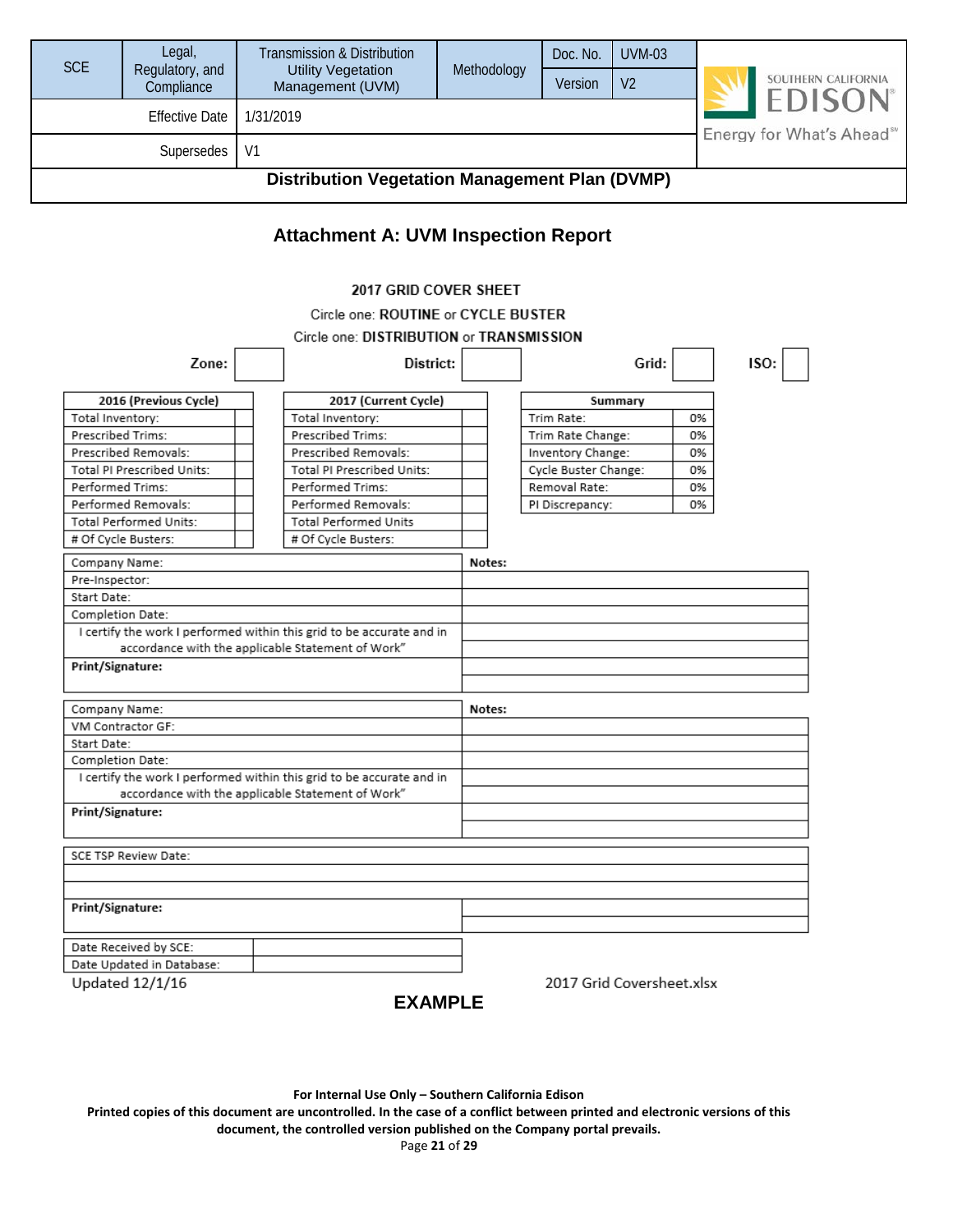| <b>SCE</b>                     | Legal,<br>Regulatory, and<br>Compliance     |                             |                                                                                   | <b>Transmission &amp; Distribution</b><br><b>Utility Vegetation</b><br>Management (UVM)                                                                                                                                                                                                                                                   |                                     |                                                                         | Methodology                                              | Doc. No.<br>Version               | $UVM-03$<br>V <sub>2</sub>                                                                                    | SOUTHERN CALIFORNIA<br><b>FDISC</b>                                                                             |
|--------------------------------|---------------------------------------------|-----------------------------|-----------------------------------------------------------------------------------|-------------------------------------------------------------------------------------------------------------------------------------------------------------------------------------------------------------------------------------------------------------------------------------------------------------------------------------------|-------------------------------------|-------------------------------------------------------------------------|----------------------------------------------------------|-----------------------------------|---------------------------------------------------------------------------------------------------------------|-----------------------------------------------------------------------------------------------------------------|
|                                | <b>Effective Date</b>                       |                             | 1/31/2019                                                                         |                                                                                                                                                                                                                                                                                                                                           |                                     |                                                                         |                                                          |                                   |                                                                                                               |                                                                                                                 |
|                                | Supersedes                                  | V <sub>1</sub>              |                                                                                   |                                                                                                                                                                                                                                                                                                                                           |                                     |                                                                         |                                                          |                                   |                                                                                                               | Energy for What's Ahead <sup>®</sup>                                                                            |
|                                |                                             |                             |                                                                                   | <b>Distribution Vegetation Management Plan (DVMP)</b>                                                                                                                                                                                                                                                                                     |                                     |                                                                         |                                                          |                                   |                                                                                                               |                                                                                                                 |
|                                | Up-Front Review<br>Cycle Buster Review      | X                           |                                                                                   |                                                                                                                                                                                                                                                                                                                                           |                                     |                                                                         |                                                          | 2018 Grid / Circuit Review Report |                                                                                                               | Distribution   X<br>Transmission<br><b>ISO</b>                                                                  |
| Dirtrict #                     | Grid #                                      |                             | <b>Tatel Dirtribution</b><br>Mun-Cunfurmance<br>(Compliance Arear)<br>(All Pager) | Trasceizzies<br>Mun-<br>Confermence<br>(SCE<br>Requirement)<br>(All Pager)                                                                                                                                                                                                                                                                |                                     | Reconnected<br>Trina (Ostride<br>Confermence<br>$Z = -1$<br>(All Peqar) |                                                          |                                   | <b>Mun-Reimburzable Trims (Trees</b><br>under One Cycle Old/Specification<br>Re-Trim) C-At Contractor Expense | <b>Reinburrable Trinr (Neu</b><br>TreerfTreer Over One Cyclef T&E<br>Trinar/Removels) E-SCE Approved<br>Payment |
| 50                             | 20                                          |                             | ٠                                                                                 | ٠                                                                                                                                                                                                                                                                                                                                         |                                     | ٠                                                                       | <b>TOTAL Account</b><br>Finding: (All                    |                                   | ٠                                                                                                             | ٠                                                                                                               |
| Line # / Tree<br>m<br>Reviewed | Tree Specier                                | 18" Han-<br>Conferman<br>c. | 48° Has-<br>Confermen<br>c.                                                       | 12', 15', ar 25'<br>H=1-<br>Confermance                                                                                                                                                                                                                                                                                                   |                                     | SCE<br><b>Required Trims</b>                                            | Accounting<br>CIE                                        |                                   | <b>Review Findings</b><br>(SCE Connect)                                                                       | <b>Re-Trim Data</b><br>(Contractor Commentr)                                                                    |
|                                |                                             |                             |                                                                                   |                                                                                                                                                                                                                                                                                                                                           |                                     |                                                                         |                                                          | PRC 4293.                         | All trees are in compliance with                                                                              | No edditional treer require work at<br>thir time.                                                               |
| <b>Address</b>                 |                                             |                             |                                                                                   |                                                                                                                                                                                                                                                                                                                                           |                                     |                                                                         | Tree<br>Prozeriptiun                                     |                                   |                                                                                                               |                                                                                                                 |
| Address                        |                                             |                             |                                                                                   |                                                                                                                                                                                                                                                                                                                                           |                                     |                                                                         | Tree<br>Prarcription                                     |                                   |                                                                                                               |                                                                                                                 |
|                                |                                             |                             |                                                                                   |                                                                                                                                                                                                                                                                                                                                           |                                     |                                                                         |                                                          |                                   |                                                                                                               |                                                                                                                 |
| Address                        |                                             |                             |                                                                                   |                                                                                                                                                                                                                                                                                                                                           |                                     |                                                                         | Traa<br>Prorcription                                     |                                   |                                                                                                               |                                                                                                                 |
|                                |                                             |                             |                                                                                   |                                                                                                                                                                                                                                                                                                                                           |                                     |                                                                         | Tree                                                     |                                   |                                                                                                               |                                                                                                                 |
| <b>Address</b>                 | <b>TOTAL Review</b><br>Findings (This Page) |                             |                                                                                   |                                                                                                                                                                                                                                                                                                                                           |                                     |                                                                         | Prazeriptiun<br>TOTAL Account<br>Findings (This<br>Page) |                                   |                                                                                                               |                                                                                                                 |
|                                | Review Pager                                |                             |                                                                                   |                                                                                                                                                                                                                                                                                                                                           | A44 Pager                           |                                                                         |                                                          | <b>SCE Representative</b>         |                                                                                                               | Data of TSP Raviau                                                                                              |
|                                |                                             |                             |                                                                                   |                                                                                                                                                                                                                                                                                                                                           |                                     |                                                                         |                                                          | Soth T. Roid                      |                                                                                                               | 3.16.201#                                                                                                       |
|                                | Date Reliability Forms Sent to GF           |                             |                                                                                   |                                                                                                                                                                                                                                                                                                                                           | Date Reliability Furnar Sent to HFH |                                                                         |                                                          |                                   |                                                                                                               | Date Reliability Furnar Sent to DRI                                                                             |
|                                | MA<br>Date TSP Sent to Manager              |                             | Data SCE bruad to Contractor                                                      |                                                                                                                                                                                                                                                                                                                                           | MA                                  |                                                                         | Date Contractor Returned to SCE                          |                                   | <b>SCE Meneger Revieu Date</b>                                                                                | MA<br>Date Received at SCE Data Center                                                                          |
|                                | 3.16.2018                                   |                             |                                                                                   |                                                                                                                                                                                                                                                                                                                                           |                                     |                                                                         |                                                          |                                   |                                                                                                               |                                                                                                                 |
|                                |                                             |                             |                                                                                   | Nato: Troor ortimated ta be lorr than 18 inchor at time af reviou in a CPUC campliance area.<br>Nato: Troor ortimated ta be lorr than 4# inchor at time af reviou in a High Fire derignated area.<br>Nato: Troor inceted autride the canfarmence xane (mare then 18 ar 48 incher) et time af review. SCE oppravel required priar ta wark. |                                     |                                                                         |                                                          |                                   |                                                                                                               |                                                                                                                 |

**EXAMPLE**

Hate: Far cantrectur canments, identify date of trim ar re-trim and any camments to velidate trimfun trim decisions.

Updated #3#2017 **Additional Comments:** <u>Sampling Rewiew i</u>

**For Internal Use Only – Southern California Edison**

**Printed copies of this document are uncontrolled. In the case of a conflict between printed and electronic versions of this** 

**document, the controlled version published on the Company portal prevails.**

Page **22** of **29**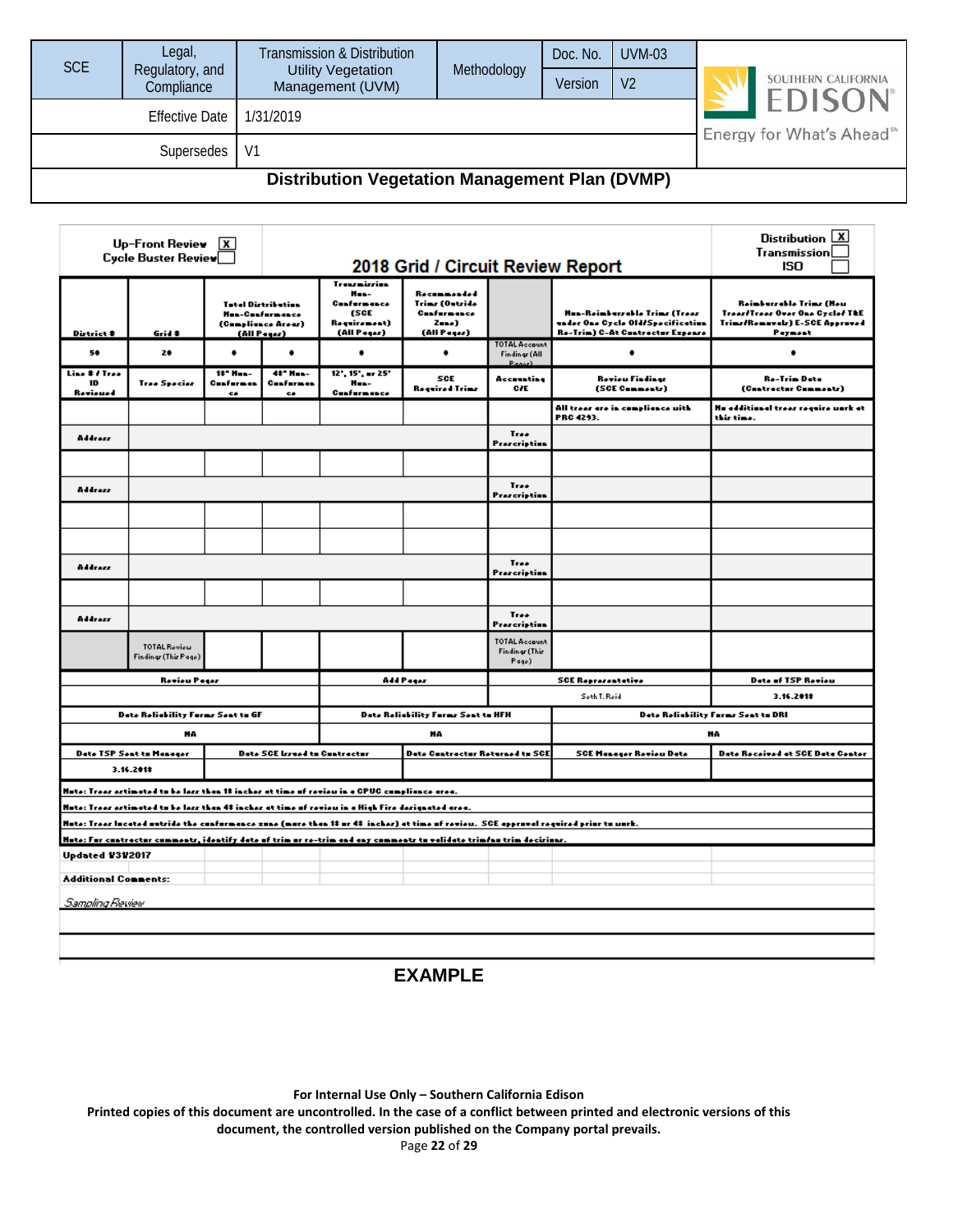| <b>SCE</b>                 | Legal,                                         | <b>Transmission &amp; Distribution</b><br>Regulatory, and<br>Utility Vegetation |             | Doc. No. | $UVM-03$       |  |                                                |  |  |
|----------------------------|------------------------------------------------|---------------------------------------------------------------------------------|-------------|----------|----------------|--|------------------------------------------------|--|--|
|                            | Compliance                                     | Management (UVM)                                                                | Methodology | Version  | V <sub>2</sub> |  | SOUTHERN CALIFORNIA                            |  |  |
| Effective Date   1/31/2019 |                                                |                                                                                 |             |          |                |  | EDISON<br>Energy for What's Ahead <sup>®</sup> |  |  |
|                            | Supersedes   V1                                |                                                                                 |             |          |                |  |                                                |  |  |
|                            | Distribution Vegetation Management Plan (DVMP) |                                                                                 |             |          |                |  |                                                |  |  |

# Attachment B UVM Post Work Verification Report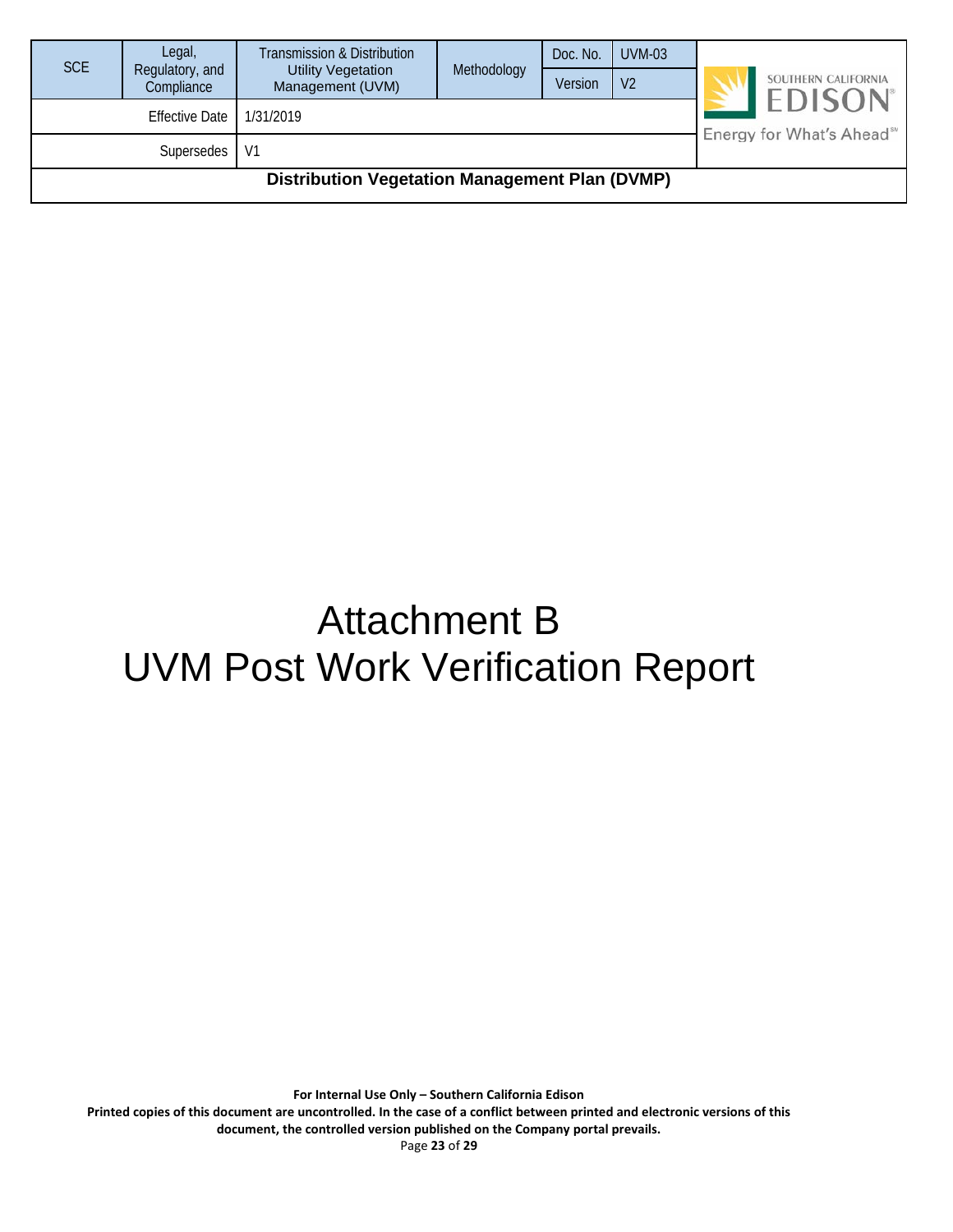| SCE                                | Legal, | Transmission & Distribution                           | Methodology | Doc. No. | <b>UVM-03</b>  |                                      |                                      |
|------------------------------------|--------|-------------------------------------------------------|-------------|----------|----------------|--------------------------------------|--------------------------------------|
| Regulatory, and<br>Compliance      |        | <b>Utility Vegetation</b><br>Management (UVM)         |             | Version  | V <sub>2</sub> |                                      | SOUTHERN CALIFORNIA<br><b>EDISON</b> |
| <b>Effective Date</b><br>1/31/2019 |        |                                                       |             |          |                | Energy for What's Ahead <sup>®</sup> |                                      |
| Supersedes   V1                    |        |                                                       |             |          |                |                                      |                                      |
|                                    |        | <b>Distribution Vegetation Management Plan (DVMP)</b> |             |          |                |                                      |                                      |

#### **Attachment B UVM Post Work Verification Report**

|                                 | Up-Front Review<br><b>Cycle Buster Review</b> | $\mathbf{x}$            |                                                                                          |                                                             | 2018 Quality Assurance Audit Report                                                                                  |                                           |                                                                                                                                      | Distribution<br>Transmission<br>$\mathbf{x}$<br>IS <sub>0</sub><br>x                                                             |
|---------------------------------|-----------------------------------------------|-------------------------|------------------------------------------------------------------------------------------|-------------------------------------------------------------|----------------------------------------------------------------------------------------------------------------------|-------------------------------------------|--------------------------------------------------------------------------------------------------------------------------------------|----------------------------------------------------------------------------------------------------------------------------------|
| District #                      | Grid #                                        |                         | <b>Total Distribution</b><br><b>Non-Conformance</b><br>(Compliance Areas)<br>(All Pages) | Transmission<br>Non-<br>Conformance<br>(SCE<br>Requirement) | Recommended<br><b>Trims (Outside</b><br>Conformance<br>Zone)<br>(All Pages)                                          |                                           | Non-Reimbursable Trims (Trees<br>under One Cycle<br><b>Old/Specification Re-Trim)</b><br><b>C=At Contractor Expense</b>              | Reimbursable Trims (New<br><b>Trees/Trees Over One Cycle/</b><br><b>T&amp;E Trims/Removals) E=SCE</b><br><b>Approved Payment</b> |
|                                 |                                               | o                       | o                                                                                        | o                                                           | 0                                                                                                                    | -<br>TOTAL Account<br>Findingr (All Pager | o                                                                                                                                    | o                                                                                                                                |
| Line # / Tree<br>ID<br>Reviewed | <b>Tree Species</b>                           | $18 - 11$<br>Conferment | 48 H <sub>m</sub> -<br>Conforman                                                         | 12", 15", or 25"<br>Non-<br>Conformance                     | <b>SCE</b><br><b>Required Trims</b>                                                                                  | Accounting<br>CIE                         | <b>Review Findings</b><br>(SCE Comments)                                                                                             | <b>Re-Trim Data</b><br>(Contractor Comments)                                                                                     |
| <b>Address</b>                  |                                               |                         |                                                                                          |                                                             |                                                                                                                      | Tree<br>Prescription                      |                                                                                                                                      | No encroachments were identified within the MYCD at the time<br>of inspection                                                    |
|                                 |                                               |                         |                                                                                          |                                                             |                                                                                                                      |                                           |                                                                                                                                      |                                                                                                                                  |
| <b>Address</b>                  |                                               |                         |                                                                                          |                                                             |                                                                                                                      | Tree<br>Prescription                      |                                                                                                                                      | "All emergency trim locations were completed                                                                                     |
|                                 |                                               |                         |                                                                                          |                                                             |                                                                                                                      |                                           |                                                                                                                                      |                                                                                                                                  |
| <b>Address</b>                  |                                               |                         |                                                                                          |                                                             |                                                                                                                      | Tree<br>Prescription                      |                                                                                                                                      | "Additional work required in 2018 to achieve greater clearances.                                                                 |
|                                 |                                               |                         |                                                                                          |                                                             |                                                                                                                      |                                           |                                                                                                                                      |                                                                                                                                  |
| <b>Address</b>                  |                                               |                         |                                                                                          |                                                             |                                                                                                                      | Tree<br>Prescription                      |                                                                                                                                      |                                                                                                                                  |
|                                 |                                               |                         |                                                                                          |                                                             |                                                                                                                      | Tree                                      |                                                                                                                                      |                                                                                                                                  |
| <b>Address</b>                  |                                               |                         |                                                                                          |                                                             |                                                                                                                      | Prescription                              |                                                                                                                                      |                                                                                                                                  |
|                                 |                                               |                         |                                                                                          |                                                             |                                                                                                                      | Tree                                      |                                                                                                                                      |                                                                                                                                  |
| <b>Address</b>                  |                                               |                         |                                                                                          |                                                             |                                                                                                                      | Prescription                              |                                                                                                                                      |                                                                                                                                  |
| <b>Address</b>                  |                                               |                         |                                                                                          |                                                             |                                                                                                                      | Tree<br>Prescription                      |                                                                                                                                      |                                                                                                                                  |
|                                 |                                               |                         |                                                                                          |                                                             |                                                                                                                      |                                           |                                                                                                                                      |                                                                                                                                  |
| <b>Address</b>                  |                                               |                         |                                                                                          |                                                             |                                                                                                                      | Tree<br>Prescription                      |                                                                                                                                      |                                                                                                                                  |
|                                 |                                               |                         |                                                                                          |                                                             |                                                                                                                      |                                           |                                                                                                                                      |                                                                                                                                  |
| <b>Address</b>                  |                                               |                         |                                                                                          |                                                             |                                                                                                                      | Tree<br>Prescription                      |                                                                                                                                      |                                                                                                                                  |
|                                 |                                               |                         |                                                                                          |                                                             |                                                                                                                      |                                           |                                                                                                                                      |                                                                                                                                  |
| <b>Address</b>                  |                                               |                         |                                                                                          |                                                             |                                                                                                                      | Tree<br>Prescription                      |                                                                                                                                      |                                                                                                                                  |
|                                 | TOTAL Review Findings<br>(ThirPage)           | o                       | 0                                                                                        | 0                                                           | 0                                                                                                                    | TOTAL Account<br>Findings (This<br>Page)  | 0                                                                                                                                    | 0                                                                                                                                |
|                                 | <b>Review Pages</b><br>n                      |                         |                                                                                          |                                                             | <b>Add Pages</b><br>0                                                                                                |                                           | <b>SCE Representative</b>                                                                                                            | Date of TSP Review                                                                                                               |
|                                 | Date Reliability Forms Sent to GF             |                         |                                                                                          |                                                             | Date Reliability Forms Sent to HFH                                                                                   |                                           |                                                                                                                                      | Date Reliability Forms Sent to DRI                                                                                               |
|                                 | n                                             |                         |                                                                                          |                                                             | n                                                                                                                    |                                           |                                                                                                                                      | 0                                                                                                                                |
|                                 | Date TSP Sent to Manager<br>12 7 2017         |                         | Ω                                                                                        | Date SCE Issued to Contractor                               | ate Contractor Returned to SC<br>12 7 2017                                                                           |                                           | <b>SCE Manager Review Date</b>                                                                                                       | Date Received at SCE Data Center                                                                                                 |
|                                 |                                               |                         |                                                                                          |                                                             | Note: Trees estimated to be less than 18 inches at time of review in a CPUC compliance area.                         |                                           |                                                                                                                                      |                                                                                                                                  |
|                                 |                                               |                         |                                                                                          |                                                             | Note: Trees estimated to be less than 48 inches at time of review in a High Fire designated area.                    |                                           |                                                                                                                                      |                                                                                                                                  |
|                                 |                                               |                         |                                                                                          |                                                             | Note: For contractor comments, identify date of trim or re-trim and any comments to validate trimino trim decisions. |                                           | Note: Trees located outside the conformance zone (more than 18 or 48 inches) at time of review. SCE approval required prior to work. |                                                                                                                                  |
| <b>Updated 1/31/2017</b>        |                                               |                         |                                                                                          |                                                             |                                                                                                                      |                                           |                                                                                                                                      |                                                                                                                                  |
| <b>Additional Comments:</b>     |                                               |                         |                                                                                          |                                                             |                                                                                                                      |                                           | All trees clear of MVCD, PRC 4293, and GO 95 Rule 35 at time of inspection. Additional tree work required in 2018.                   |                                                                                                                                  |

#### **EXAMPLE**

**For Internal Use Only – Southern California Edison**

**Printed copies of this document are uncontrolled. In the case of a conflict between printed and electronic versions of this document, the controlled version published on the Company portal prevails.**

Page **24** of **29**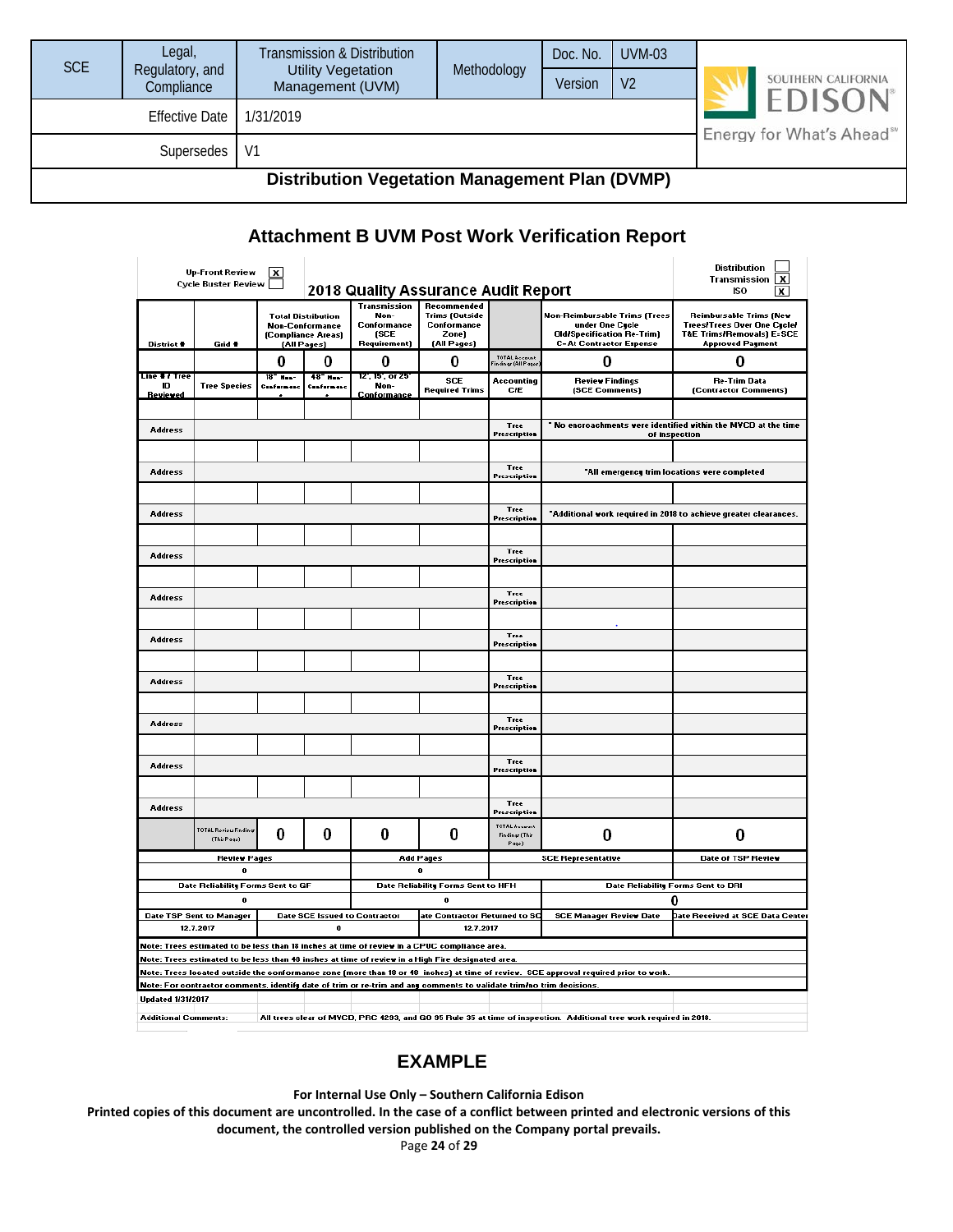| SCE                                | Legal,                                                | <b>Transmission &amp; Distribution</b>        | Methodology | Doc. No. | <b>UVM-03</b>  |                                                |                     |  |  |
|------------------------------------|-------------------------------------------------------|-----------------------------------------------|-------------|----------|----------------|------------------------------------------------|---------------------|--|--|
|                                    | Regulatory, and<br>Compliance                         | <b>Utility Vegetation</b><br>Management (UVM) |             | Version  | V <sub>2</sub> |                                                | SOUTHERN CALIFORNIA |  |  |
| 1/31/2019<br><b>Effective Date</b> |                                                       |                                               |             |          |                | EDISON<br>Energy for What's Ahead <sup>®</sup> |                     |  |  |
|                                    | - V1<br>Supersedes                                    |                                               |             |          |                |                                                |                     |  |  |
|                                    | <b>Distribution Vegetation Management Plan (DVMP)</b> |                                               |             |          |                |                                                |                     |  |  |

# Attachment C Tree Species in SCE Service **Territory**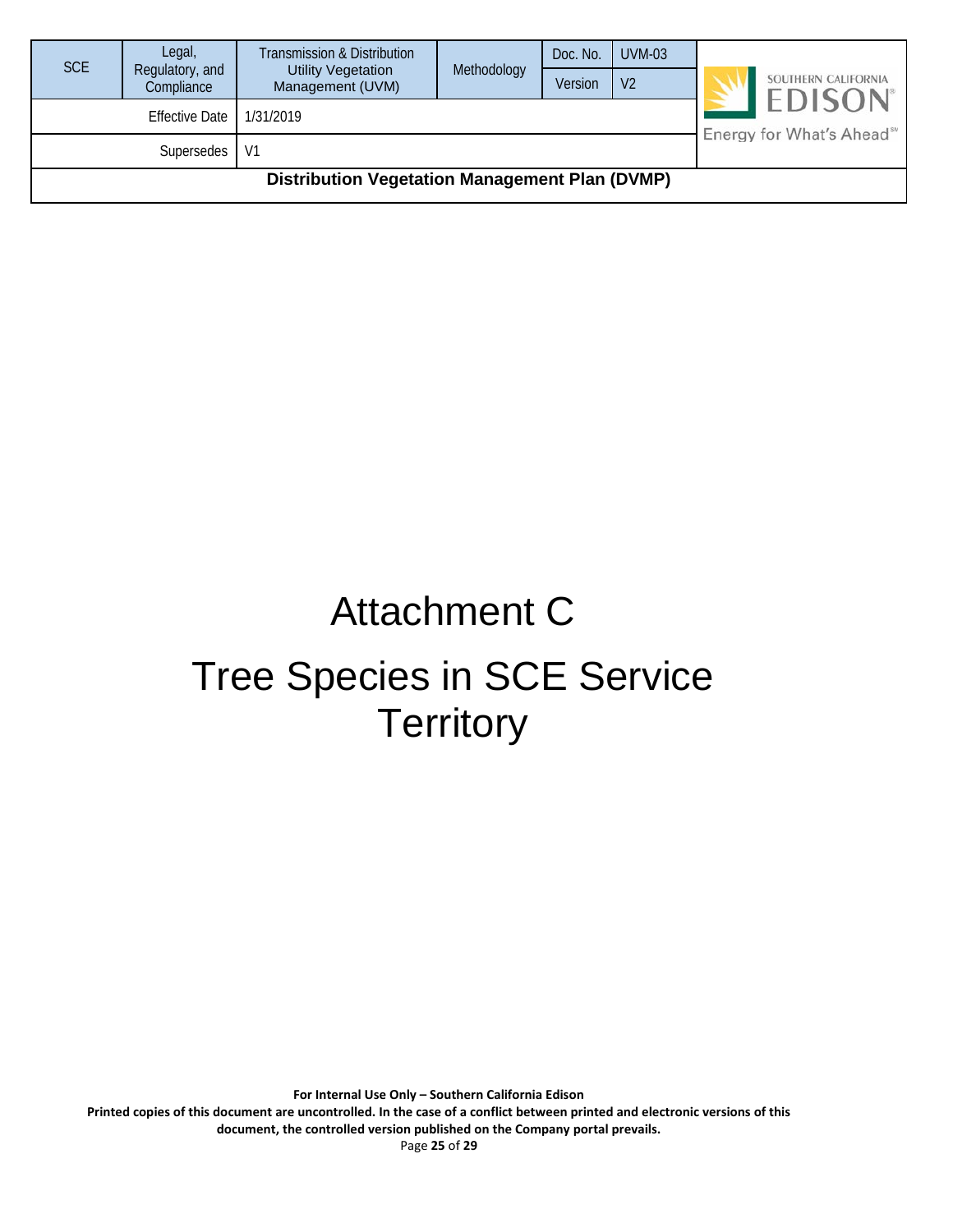| <b>SCE</b>                         | Legal,                        | Transmission & Distribution                    |             | Doc. No. | <b>UVM-03</b>  |                                      |
|------------------------------------|-------------------------------|------------------------------------------------|-------------|----------|----------------|--------------------------------------|
|                                    | Regulatory, and<br>Compliance | Utility Vegetation<br>Management (UVM)         | Methodology | Version  | V <sub>2</sub> | SOUTHERN CALIFORNIA<br><b>EDISON</b> |
| <b>Effective Date</b><br>1/31/2019 |                               |                                                |             |          |                | Energy for What's Ahead <sup>®</sup> |
|                                    | Supersedes                    | l V1                                           |             |          |                |                                      |
|                                    |                               | Distribution Vegetation Management Plan (DVMP) |             |          |                |                                      |

#### **Attachment C: Tree Species in SCE Service Territory**

Table 1: Tree Species Names and Growth Rates

| <b>Species Name</b>                 | <b>Growth Rate</b> | <b>Species Name</b>  | <b>Growth Rate</b> |
|-------------------------------------|--------------------|----------------------|--------------------|
| Acacia-Bbw                          | Medium             | Joshua               | Slow               |
| <b>Ailanthus</b>                    | Fast               | Juniper              | Slow               |
| Albizzia                            | Medium             | Lemon                | Medium             |
| Alder. White                        | Medium             | LigAmber-Gum         | Medium             |
| Almond                              | Medium             | Locust               | Fast               |
| Ash                                 | Fast               | Magnolia             | Slow               |
| Aspen                               | Slow               | Maple                | Medium             |
| Athel                               | Medium             | Melaleuca            | Medium             |
| Avocado                             | Medium             | Mesquite             | Medium             |
| Bamboo                              | Fast               | Mimosa               | Slow               |
| Banana                              | Slow               | <b>Monkey Puzzle</b> | Slow               |
| Bay                                 | Slow               | Mulberry             | Fast               |
| <b>Birch</b>                        | Slow               | Myoporum             | Slow               |
| <b>Bird of Paradise</b>             | Medium             | Oak                  | Slow               |
| <b>Bottle</b>                       | Slow               | Oleander             | Slow               |
| Bottlebrush                         | Sol w              | Olive                | Medium             |
| <b>Brisbane Box</b>                 | Medium             | Orange               | Medium             |
| <b>Buckeye</b>                      | Slow               | Orchid               | Medium             |
| Camphor                             | Medium             | Other                | Medium             |
| Carob                               | Medium             | Palm                 | Fast               |
| Carrotwood                          | Medium             | Palo Verde           | Slow               |
| Casuarina                           | Medium             | Pear                 | Medium             |
| Catalpa                             | Medium             | Pecan                | Fast               |
| Cedar                               | Slow               | Pepper               | Fast               |
| <b>Century Plant</b>                | Slow               | Persimmon            | Medium             |
| Cherry                              | Medium             | Pine                 | Medium             |
| Chinaberry                          | Medium             | Pistache             | Medium             |
| Citrus                              | Slow               | Pistachio            | Medium             |
| Coral                               | Medium             | Pittysporum          | Medium             |
| Cottonwood                          | Fast               | Plum                 | Medium             |
| Cow Itch                            | Slow               | Podocarpus           | Medium             |
| <b>Crape Myrtle</b>                 | Slow               | Poplar               | Fast               |
| Cypress                             | Slow               | Privet               | Medium             |
| Deodara                             | Slow               | Redwood              | Medium             |
| Dogwood                             | Slow               | Rubber               | Medium             |
| Elder, Box                          | Medium             | Salt Cedar           | Medium             |
| Elderberry                          | Medium             | Sequoia              | Slow               |
| Elm                                 | Fast               | Spruce               | Medium             |
| Eucalyptus                          | Fast               | Sumac                | Medium             |
| Eugenia                             | Medium             | Sycamore             | Fast               |
| Ficus                               | Medium             | Tallow               | Medium             |
| Fgi                                 | Medium             | Tulip                | Fast               |
| Fir                                 | Slow               | Unknown              | Medium             |
| Floss, Silk                         | Medium             | Vine                 | Fast               |
| Ginkgo                              | Slow               | Walnut               | Fast               |
| Golden Rain                         | Slow               | Willow               | Fast               |
| Grevillea                           | Fast               | Yucca                | Slow               |
| Hackberry                           | Medium             | Zekl ova             | Medium             |
| Jacaranda                           | Fast               |                      |                    |
| Approximate Growth Rate:            |                    |                      |                    |
| (S} Slow: 0 to 3 feet Annually      |                    |                      |                    |
| (M) Medium: 3.1 to 6 feet Annually  |                    |                      |                    |
| (F) Fast: More than 6 feet Annually |                    |                      |                    |

**For Internal Use Only – Southern California Edison**

**Printed copies of this document are uncontrolled. In the case of a conflict between printed and electronic versions of this document, the controlled version published on the Company portal prevails.**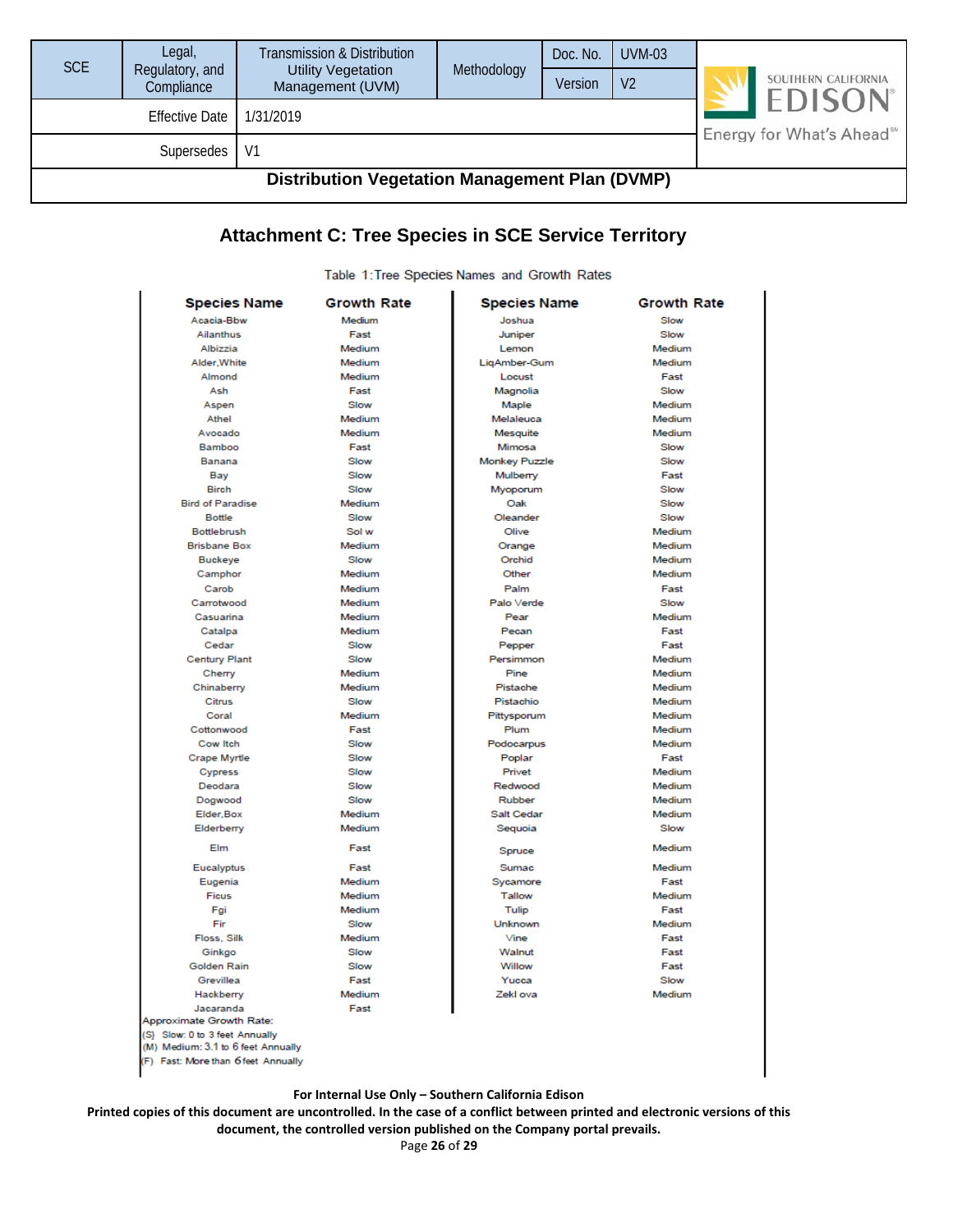| SCE                                | Legal,<br>Regulatory, and<br>Compliance | Transmission & Distribution<br><b>Utility Vegetation</b><br>Management (UVM) | Methodology | Doc. No.<br>Version | <b>UVM-03</b><br>V <sub>2</sub> |                                                       | SOUTHERN CALIFORNIA |  |
|------------------------------------|-----------------------------------------|------------------------------------------------------------------------------|-------------|---------------------|---------------------------------|-------------------------------------------------------|---------------------|--|
| 1/31/2019<br><b>Effective Date</b> |                                         |                                                                              |             |                     |                                 | <b>EDISON</b><br>Energy for What's Ahead <sup>®</sup> |                     |  |
| - V1<br>Supersedes                 |                                         |                                                                              |             |                     |                                 |                                                       |                     |  |
|                                    |                                         | Distribution Vegetation Management Plan (DVMP)                               |             |                     |                                 |                                                       |                     |  |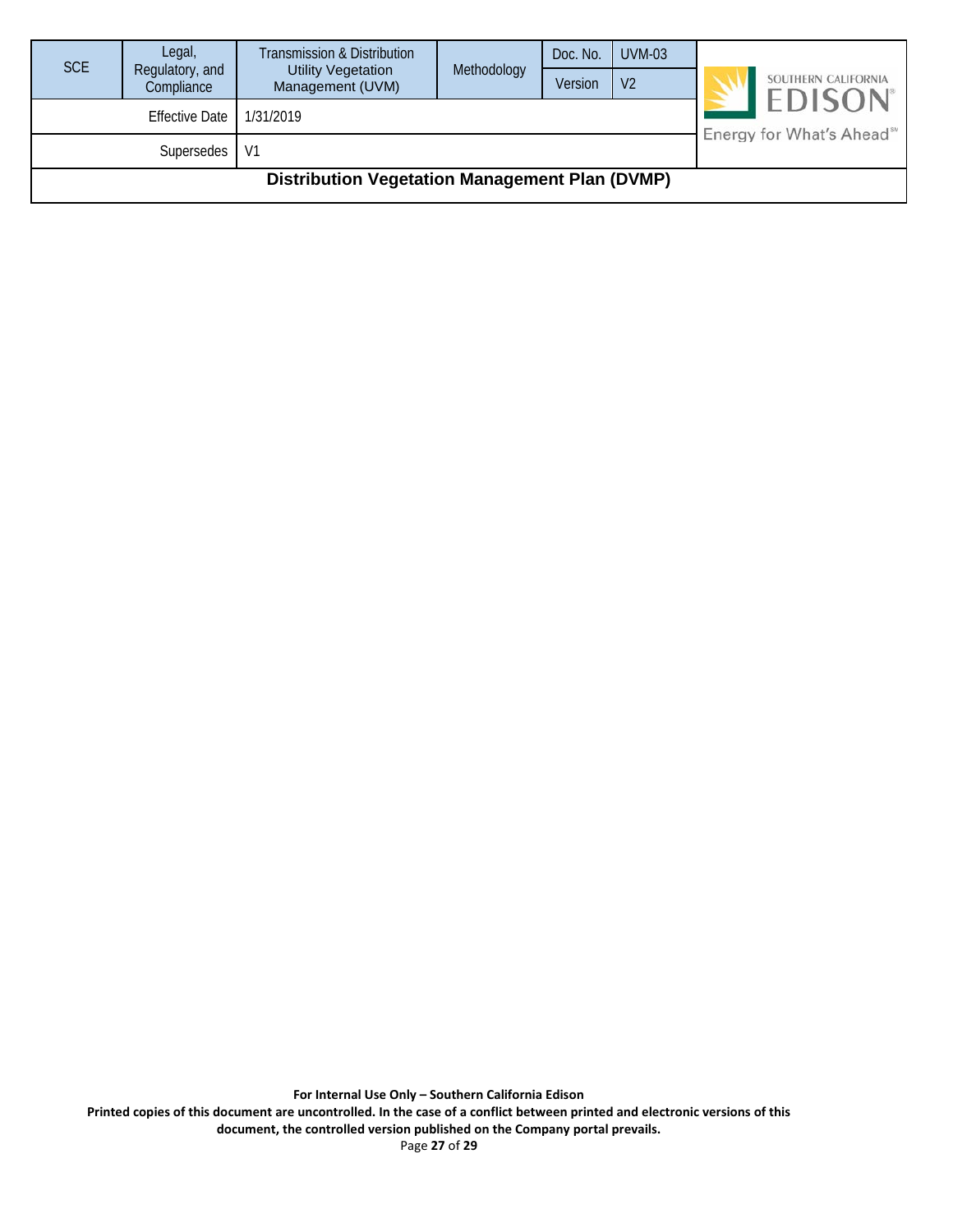| <b>SCE</b> | Legal,<br>Regulatory, and | Transmission & Distribution<br><b>Utility Vegetation</b> | Methodology | Doc. No. | $UVM-03$ |                           |
|------------|---------------------------|----------------------------------------------------------|-------------|----------|----------|---------------------------|
|            | Compliance                | Management (UVM)                                         |             | Version  |          | SOUTHERN CALIFORNIA       |
|            | <b>Effective Date</b>     | 1/31/2019                                                |             |          |          | <b>EDISON</b>             |
|            | Supersedes                | - V1                                                     |             |          |          | Energy for What's Ahead*" |
|            |                           | <b>Distribution Vegetation Management Plan (DVMP)</b>    |             |          |          |                           |

# Attachment D

# Abnormal Field Conditions Form